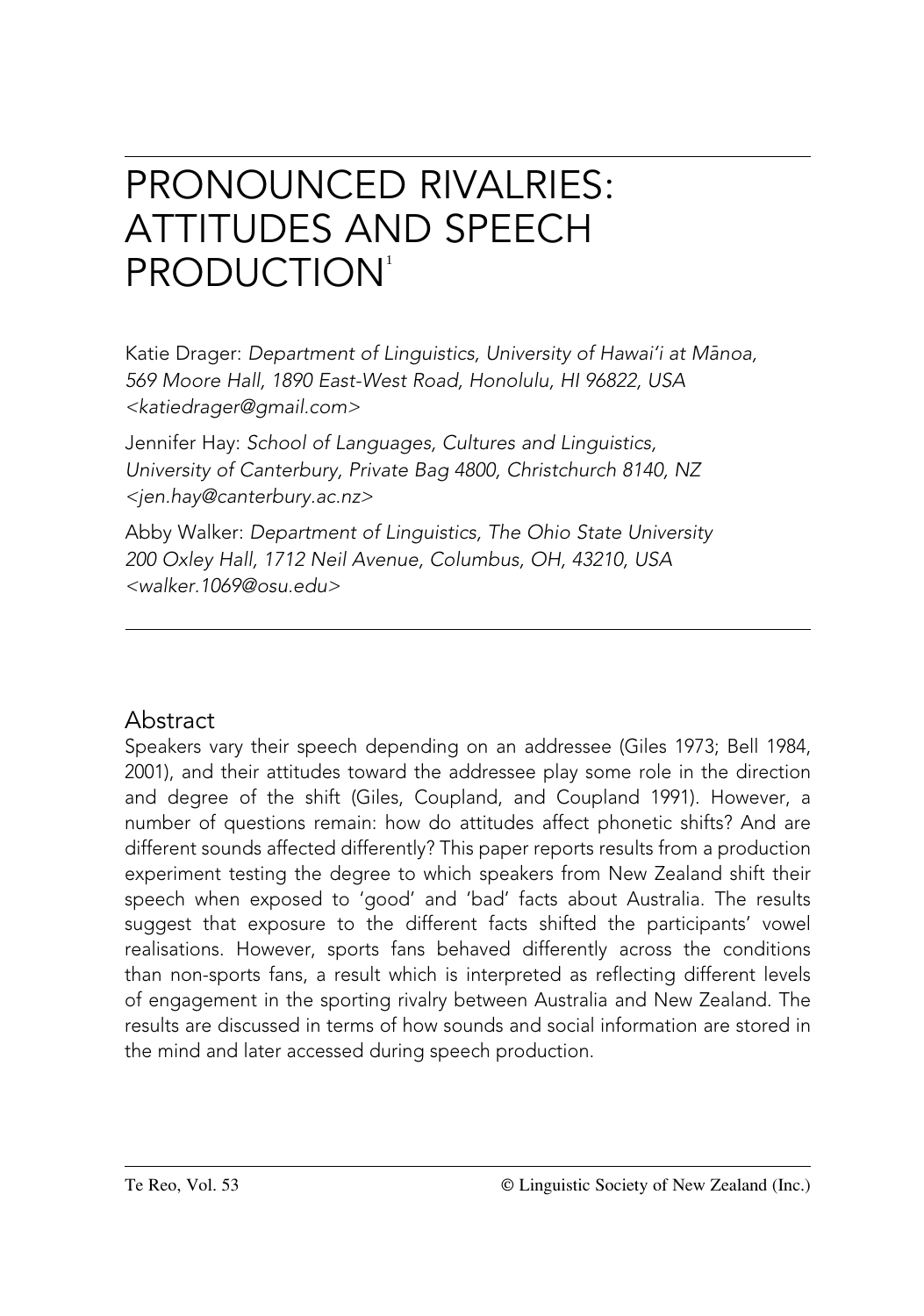## 1. Introduction

Individuals' realisations of phonetic variables can be influenced by a number of different factors. These factors include the variants produced by an interlocutor and the variants that tend to be produced by people with similar social characteristics as an interlocutor (Giles 1973; Giles and Powesland 1975; Bell 1984, 2001). Both convergence, when a speaker adopts variants used by an addressee, and divergence, when a speaker adopts variants that are dissimilar to those used by an addressee, can occur during and across interactions (Bourhis and Giles 1977). Whether a speaker likes, relates to, and wishes to minimise social distance from the addressee seems to be a key influence in determining whether a speaker will converge or diverge (Giles, Coupland, and Coupland 1991); if a speaker positively identifies with an interlocutor, they are more likely to converge on the interlocutor's speech and, conversely, if a speaker does not like or relate to an interlocutor, they are more likely to diverge. In this paper, we investigate the role of speaker attitudes on phonetic convergence and divergence and examine how attitudes might affect the realisation of different sounds in different ways. Additionally, we examine whether pre-existing biases toward a group due to a sporting rivalry influences shifts in vowel realisations. The results are discussed within the context of a model of speech production in which phonetic detail is stored in the mind.

#### *1.1 Review of work on phonetic convergence and divergence*

Giles' and colleagues' seminal work on speaker convergence and divergence (Giles 1973; Giles and Powesland 1975) demonstrates how speakers shift depending on who they are interacting with. Importantly, it is not only the actual speech of the interlocutor that influences production, but also an individual's expectations of how the interlocutor and people socially similar to the interlocutor talk (Coupland, Coupland, Giles, and Henwood 1988). Additionally, in what Snyder (1981) refers to as *behavioural confirmation*, individuals tend to behave how their interlocutor expects them to behave (Snyder 1981: 193). Listeners readily make assumptions about the speech of an individual based on speaker characteristics, even when those characteristics are not presented to the listener until after they heard the speech (Thackerar and Giles 1981). Thus, convergence and divergence during an individual's production is heavily influenced by the individual's stereotypes and expectations during speech perception.

Socially-motivated shifts in speech are not found only when interacting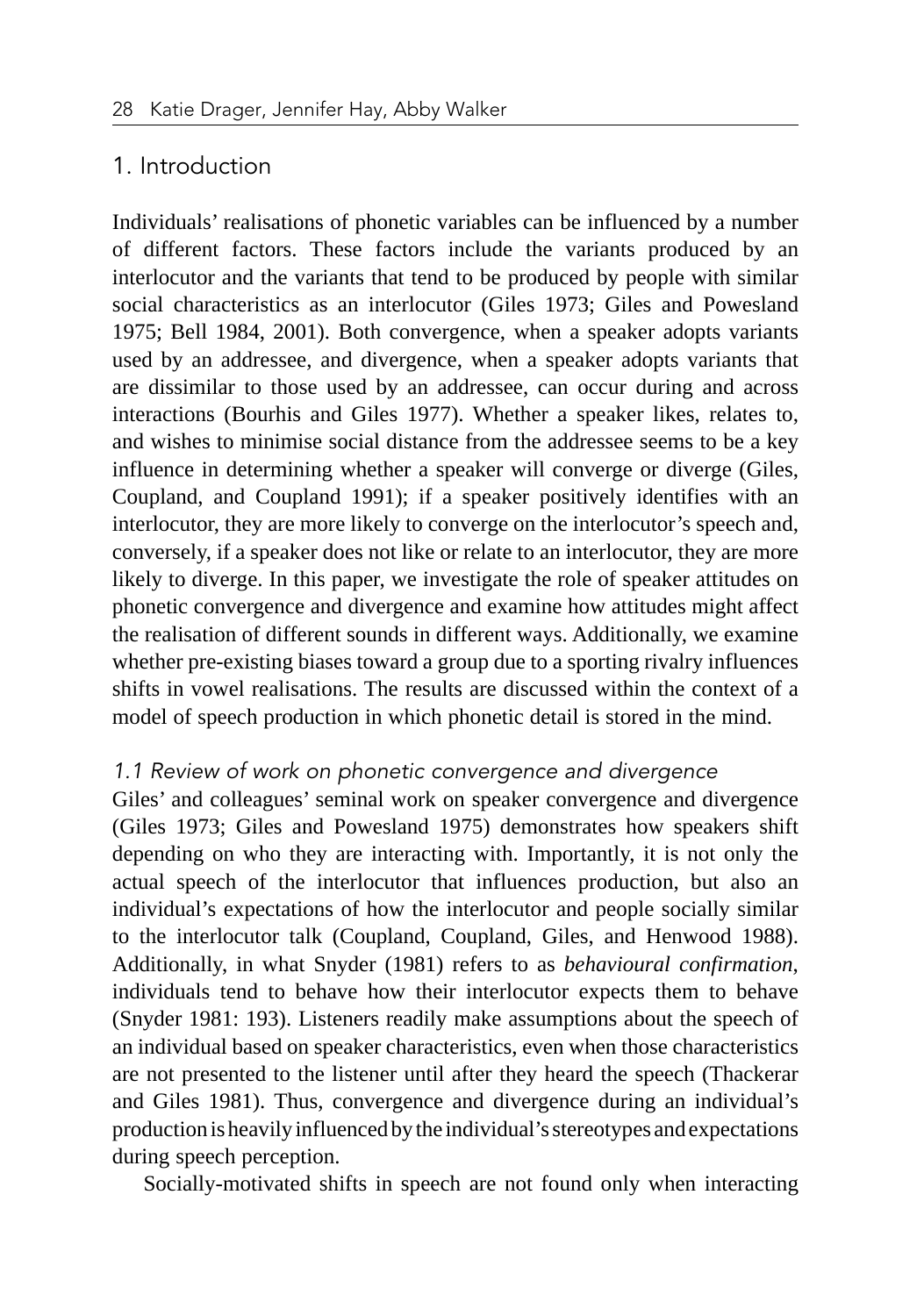with an interlocutor, but can also be found with overhearers and people referred to during an interaction (Bell 1984; Hay, Jannedy, and Mendoza-Denton 1999). Bell (2001) argues that '...style is oriented to people rather than to mechanisms or functions... it is interactive – and active' (Bell 2001: 141–142). Such style-shifting effects are often interpreted as agentive identity construction by the speaker (Bell 1984; Schilling-Estes 2002), where speakers adopt variants associated with a persona or a group's style rather than use them to signify membership in a group. This is in line with a view of identity construction where an individual's 'dress, grooming, walk, talk, and all other forms of perceivable behaviour pass before the view of others and can therefore be manipulated to foster presentation of self' (Eastman and Stein 1993: 187).

Discussing phonetic convergence and divergence in terms of a speaker's active manipulation of phonetic variants presumes some level of agency on the part of the speaker. However, there has been recent debate about the extent to which speaker agency is required (Trudgill 2008; Babel 2010). Labov (2001) argued that diffusion of linguistic change is 'mechanical and inevitable' and that 'attitudes play a minor role' (Labov 2001: 20). Building on this claim, Trudgill (2008) suggests that speech accommodation is 'a deeply automatic process' (Trudgill 2008: 252), suggesting that speaker identity may be a product of convergence and divergence rather than the force behind it. Trudgill's argument may find some support from work in psychology. Cognitively, styleshifting appears related to the more general tendency to mimic (or diverge from) the nonverbal behaviour of a confederate. For example, participants mimic gestures such as face-rubbing during interactions, but they are less likely to mimic such gestures when interacting with an out-group confederate (Yabar, Johnston, Miles, and Peace 2006). In response to Trudgill's argument, Coupland (2008) points out that even relatively automatic interactional stances are designed around social outcomes.

Greenwald and Banaji (1995) discuss two types of attitudes: explicit and implicit. Explicit attitudes are those which are readily reported by an individual; they can be gleaned from surveys and interviews. In contrast, implicit attitudes are those which an individual may wish to hide from a researcher. Alternatively, an individual may not be aware that they have a bias and, thus, cannot report it explicitly. An implicit attitude can stem from childhood, and while individuals may believe that they have overcome it, experiments such as the Implicit Association Task (IAT) may help to reveal the implicit bias (Greenwald and Banaji 1995; Babel 2009).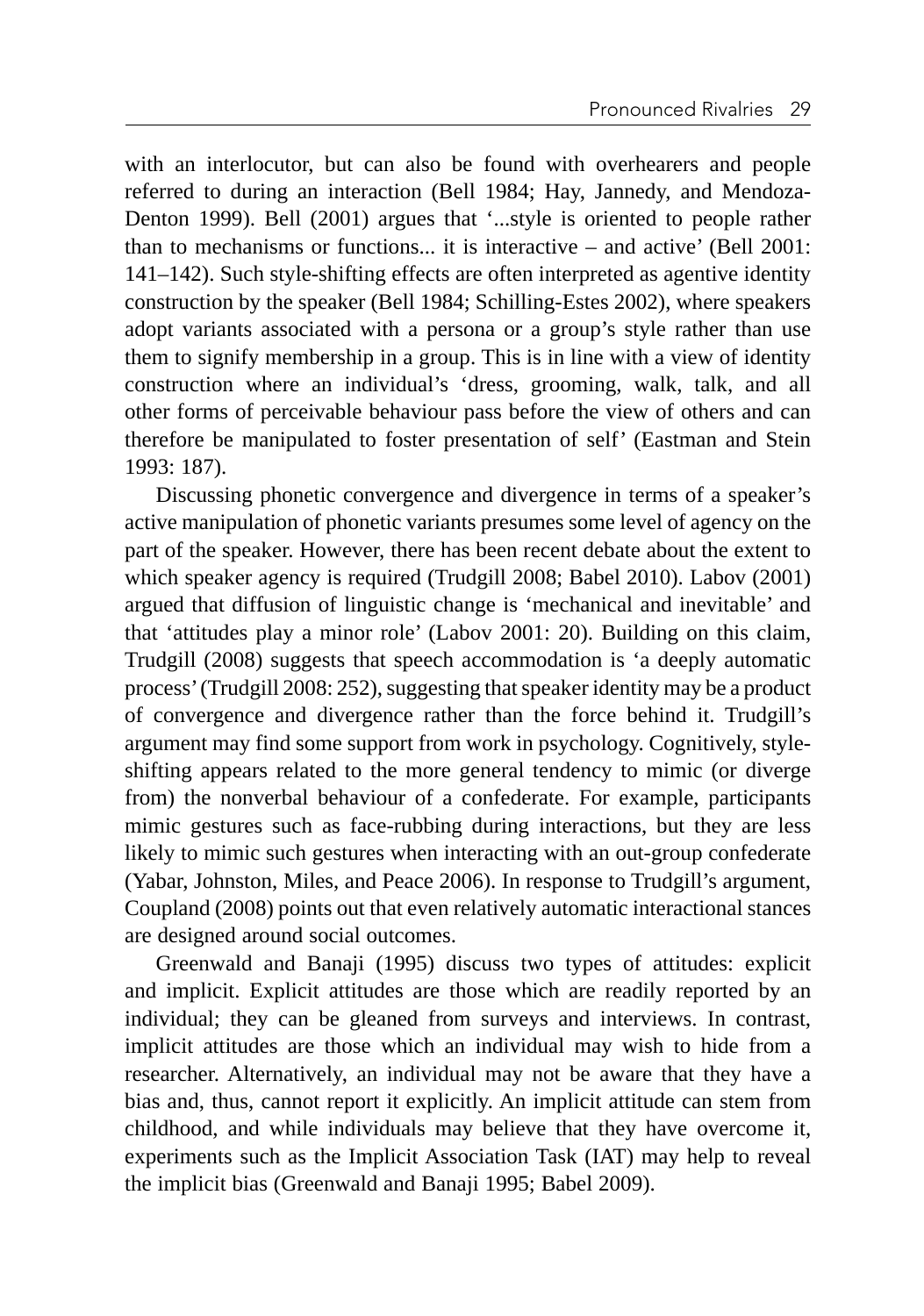In this paper, we explore the relationship between speech accommodation and a speaker's attitudes. Specifically, we first examined the degree to which exposure to facts about a dialect region would affect accommodation to that dialect depending on whether the facts portrayed the region in a positive or negative light. The different facts that were used focused on different aspects of the region, such as highlights of the natural environment and issues surrounding human rights. Secondly, we tested the degree to which pre-existing biases stemming from engagement in international sport affected accommodation, and whether this interacted with the type of facts to which the speaker was exposed. The reasons for exploring sports-fandom as a predictor of phonetic convergence and divergence will be discussed in the Section 1.3. In Section 1.2, we discuss the production model used to interpret the results.

#### *1.2 Mental representations of social and phonetic information*

To understand the mechanisms behind speech accommodation and the reasons for a phonetic shift in one direction rather than another, it would be helpful to understand how sounds are stored in the mind, how the phonetic representations are linked to non-phonetic information, and how both phonetic and any related non-phonetic information are accessed during speech production. However, the nature of how sounds are represented in the mind and how they are accessed during speech production and perception is unclear and remains the topic of much debate (Lahiri and Reetz 2002; Labov 2006; Pierrehumbert 2006; Norris and McQueen 2008). While many models of speech production assume that there is activation of stored representations of either features, detailed phonetic memories, or abstract phonemic categories, theories differ as to whether this activation is categorical or whether different representations receive different amounts of activation. Additionally, some models allow for inhibition of the representations (e.g. Pierrehumbert 2001), so that phonetic realisations produced are biased away from variants represented by the inhibited memories. For the purposes of this paper, we will assume the following:

- Representations of phonetic information are detailed and multidimensional.
- Phonetic representations are indexed to relevant social information. Some of this social information may be complex and specific, such as an individual speaker who produces vowels similar to the form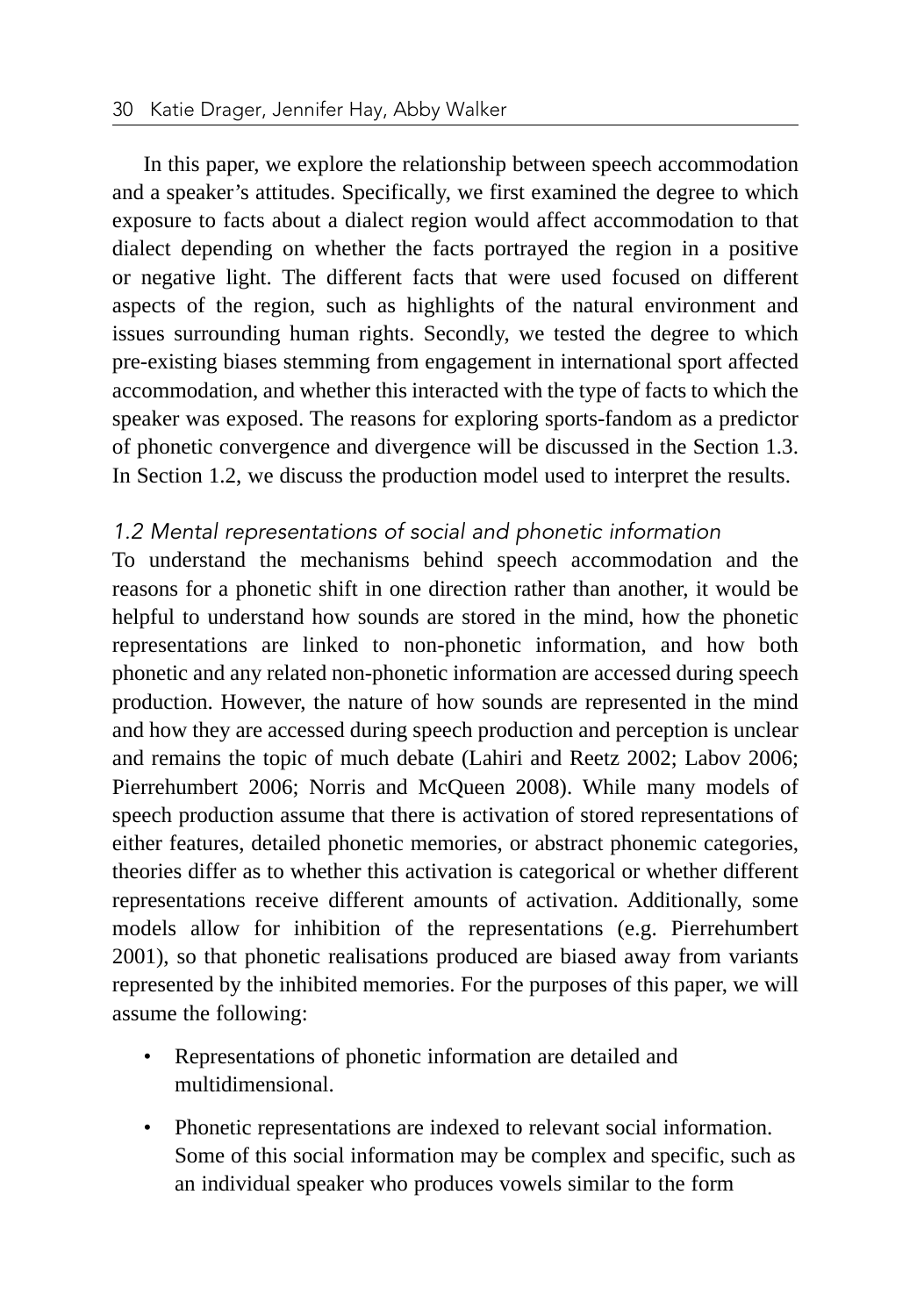represented. Despite this, stored social information is treated solely as categorical in this paper for simplicity.2

- Activation of a concept (or stored social information) can lead to activation of phonetic representations with which the concept (or social information) is associated.
- Representations of both social and phonetic information can receive differing amounts of activation.
- Even small amounts of activation affect the final production of a sound, biasing production toward or away from the variant represented.
- The degree of activation depends on the speaker's attitudes and social biases. Positive attitudes and biases toward a social group result in activation of phonetic representations indexed to the social group.

We assume that it is possible that speech convergence and divergence can occur as a result of one's active construction of identity as well as cognitive processes which are more automatic. Within the context of the results, we discuss the kinds of cognitive processes that might be responsible for phonetic accommodation, discussing how mental representations of linguistic and social information are stored, indexed, and accessed during speech production.

## *1.3 New Zealand, Australia, and the Trans-Tasman Rivalry*

The production experiment reported in this paper stems from our work on speech perception, which investigates whether individuals shift in their perception of variables if primed with regional information, even when they are not aware that the regional primes have anything to do with the perception task (Hay, Nolan, and Drager 2006; Hay and Drager 2010). Because of this link between our earlier work and the current study, we briefly discuss previous results below.

Between Australian and New Zealand English, realisations of the vowels KIT, DRESS, and TRAP differ; KIT is raised in the speech of Australians and centralised in the speech of New Zealanders, and both DRESS and TRAP are more raised in New Zealand English than in Australian English (Watson, Harrington, and Evans 1998; Cox and Palethorpe 2008). A sketch of the different vowels in both dialects is shown in Figure 1. The terms KIT,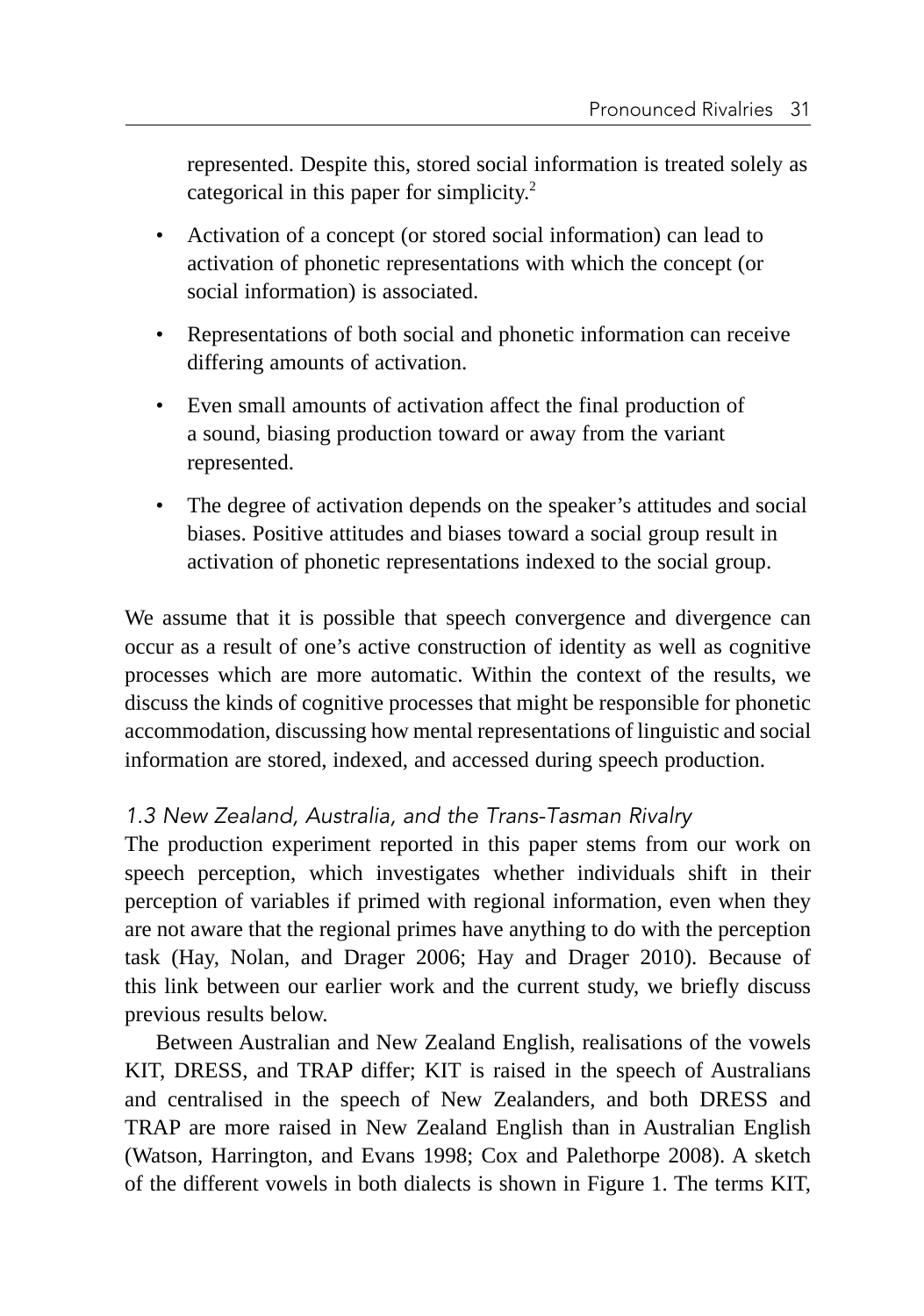

Figure 1: Sketch of front vowel spaces for Australian and New Zealand Englishes

DRESS, and TRAP are the lexical set labels (Wells 1982) for the vowels in each word.

In a perception task where participants matched natural tokens of KIT to steps from a synthesised continuum, Hay, Nolan, and Drager (2006) found that regional labels ('Australian' or 'New Zealander') on the top of the response sheet affected which token of the continuum was chosen as the best match. Hay and Drager (2010) repeated the experiment except that instead of regional labels, participants were exposed to either toy kangaroos and koalas (from Australia) or toy kiwis (from New Zealand). The results provide evidence that the presence of objects associated with a dialect region was enough to shift how sounds were perceived, even though the perceiver had no reason to associate the region with the speaker. However, in both Hay, Nolan, and Drager (2006) and Hay and Drager (2010) the regional primes were involved in an interaction with gender; while female participants shifted in the expected direction (they responded with raised, more Australian-like variants in the Australian conditions), males shifted in the opposite direction (they responded with centralised, more New Zealand-like variants in the Australian condition). Hay and Drager (2010) suggest that this difference in responses may be due to a sporting rivalry.

Sport serves as a strong marker of nationalism in New Zealand (Smith 2004: 184). The biggest sporting rivalry, known as the Trans-Tasman Rivalry, is with Australia. 'Whether it is Bledisloe Cup matches, one-day cricket,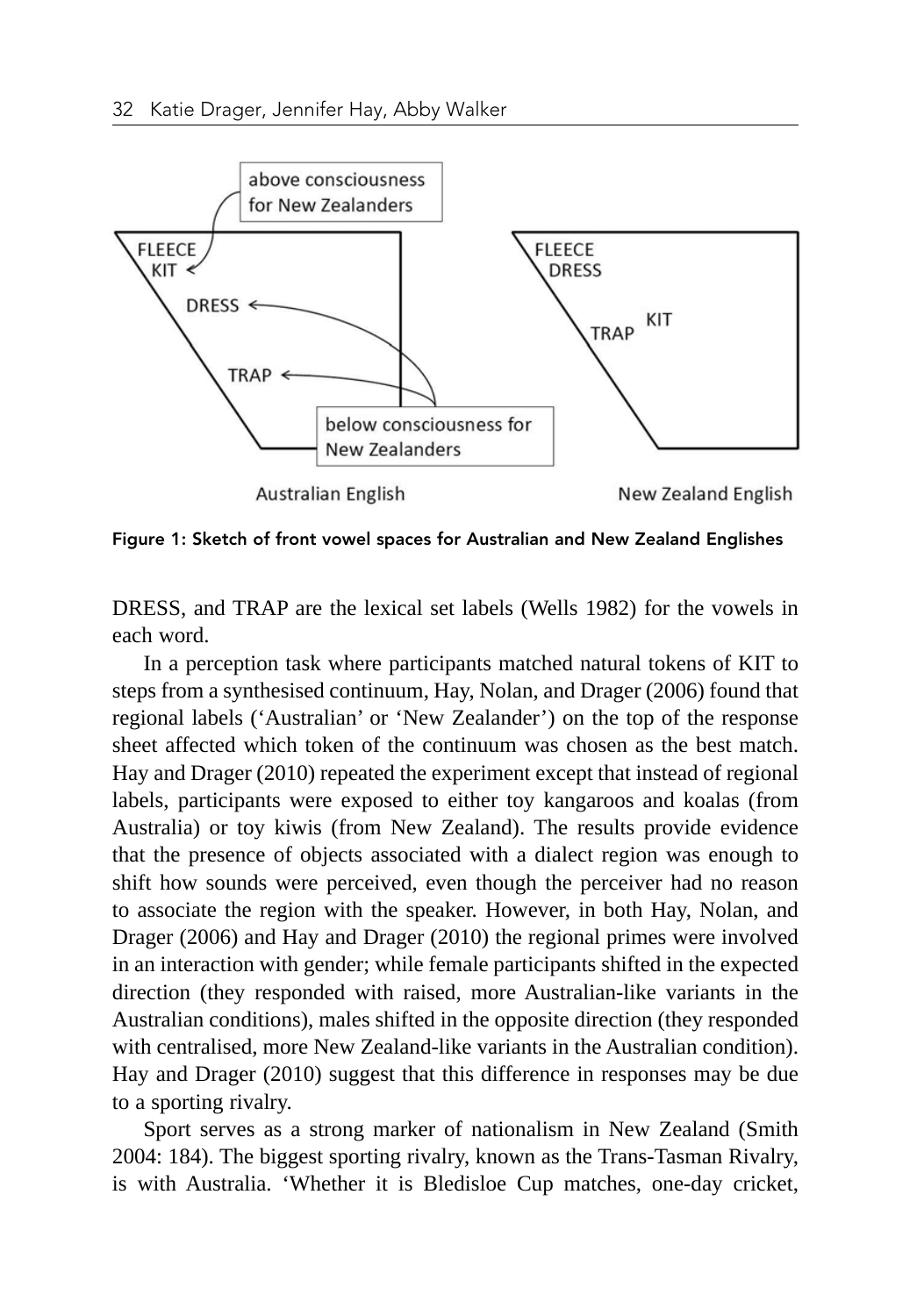netball, basketball or even tiddlywinks, the match-up between New Zealand and Australian teams is one that gets our blood boiling' (One Sport 2005). Males are believed to be especially invested in sport in New Zealand (Phillips 1996; Coney 1993), and rugby in particular is seen as a key component of male New Zealander identity (Crawford 1995). The gender imbalance in rugby is not limited to those playing the game; three quarters of the rugby fans polled by Garland, Macpherson, and Haughey (2004) were male. While netball may be tied to some degree to female identity in New Zealand, this is a fairly recent development (Nauright 1995). Historically, sporting rivalries in New Zealand has been tied with masculinity; Coney states that 'New Zealand has been called 'a man's country' and nowhere has this been more true than in sport. Sporting contest has been a male proving ground, sport a source of national identity and pride' (Coney 1993: 238). Being a fan of sport may reinforce a sense of rivalry with Australia and this may affect activation and inhibition of stored phonetic representations indexed as Australian. Thus, the 'gender' effect observed in earlier experiments may in fact be a 'sporting rivalry' effect.

This paper reports on results from a production experiment testing whether adjustments in speech production can be manipulated through exposure to 'good' or 'bad' facts about an absent target group. The experiment also tested whether speakers would be affected by the facts differently depending on whether or not they watched international sport. We hypothesised that 'good' facts about Australia would affect New Zealanders' vowel realisations differently than 'bad' facts about Australia, and that the direction of the shift would depend on speakers' pre-existing biases toward Australia stemming from the Trans-Tasman Rivalry. Different possible outcomes of the experiment are outlined below:

- a. If the facts have an effect independent of sports-fandom, we expect New Zealanders to shift toward producing Australian-like variants after being exposed to 'good' facts and either not to shift or to shift away from producing Australian-like variants after being exposed to 'bad' facts.
- b. If sports-fandom has an effect independent of condition, we expect sports fans to shift toward more New Zealand-like variants after exposure to the concept of Australia, regardless of whether the facts were 'good' or 'bad'.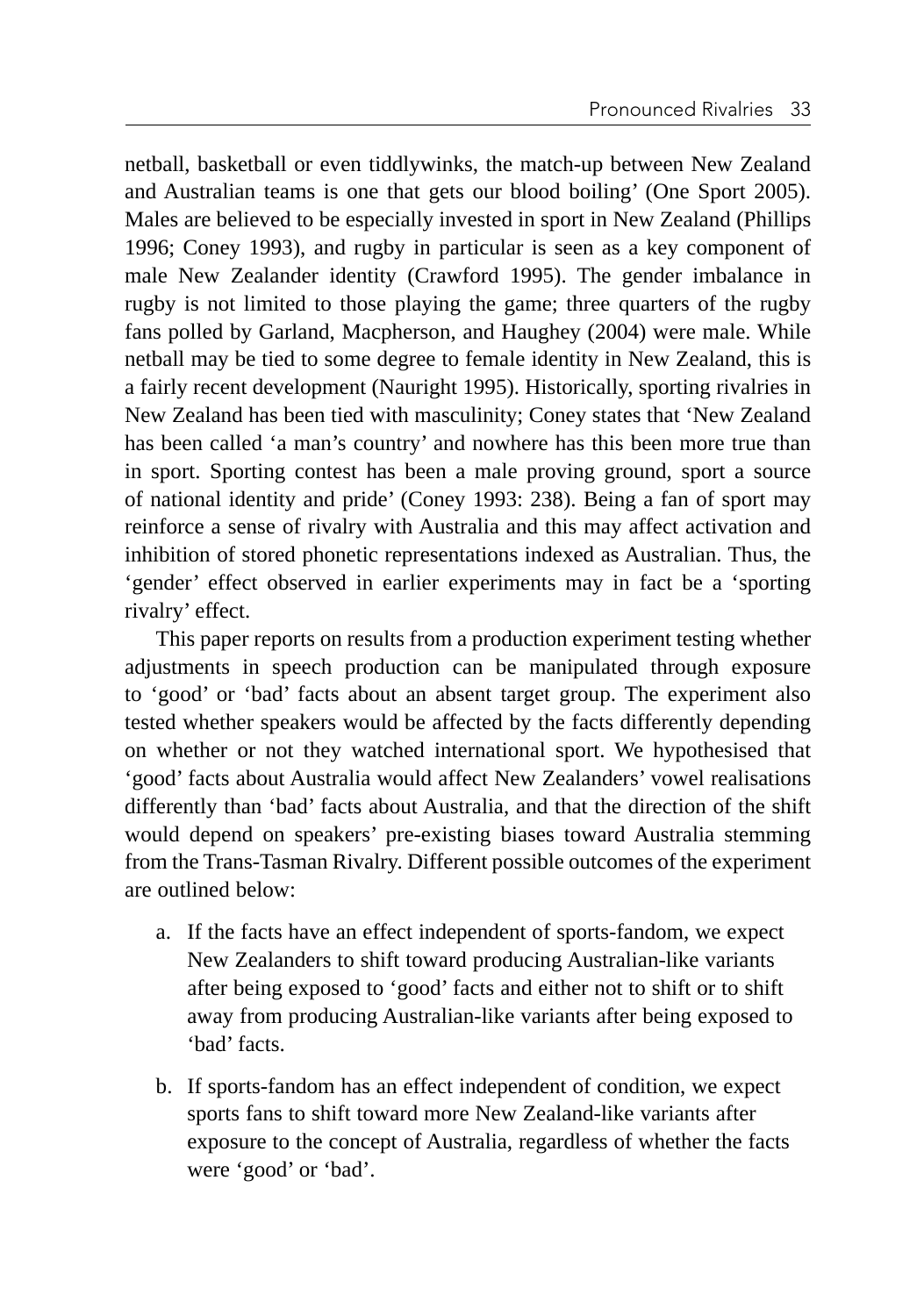- c. If condition and sports-fandom interact, we expect non-fans to shift in the way outlined in (a). Due to their sense of rivalry, however, we expect fans to shift toward New Zealand-like variants when exposed to 'good' facts about Australia.
- d. If neither sports-fandom nor fact-type affect production, we would expect no significant effects from the facts or whether the speaker watches sport, nor would we expect an interaction between the two.

The outcomes that would be consistent with Hay and Drager's (2010) interpretation of the 'gender' effect as a 'sporting rivalry' effect are those outlined in (b) and (c). The outcome in (b) is consistent in a straightforward way; fans (like the males in our earlier studies) shift more toward New Zealand-like variants when exposed to the concept of Australia, and non-fans (like the females in our earlier studies) shift more toward Australian-like variants when exposed to the concept of Australia. However, it is impossible to know how participants in earlier studies interpreted the Australian primes: did they view the presence of the word *Australia* on the response sheet or the kangaroo in the room as a form of support of Australia on the part of the experimenter? It is certainly possible. When exposed to the concept of Australia, non-fans may shift toward Australian variants unless provided with a reason not to (e.g. 'bad' information about Australia) whereas fans (who feel negatively toward Australia already) may shift toward Australian variants unless exposed to something that would make them react defensively (e.g. 'good' facts about Australia or an experimenter who is believed to sympathise with Australia). The design of the current experiment provides a way to test the relationship between phonetic realisation, sports-fandom, and exposure to different information about Australia.

#### 2. Methodology

The production tasks described here were conducted as part of a larger experiment that included two perception tasks. The perception tasks were identical, but one occurred prior to the production tasks and one occurred after the production portion of the experiment was completed. This paper only discusses the production results. Results from the perception tasks are reported elsewhere (Hay, Walker, and Drager under review).

The production task was made up of a wordlist and three different fact-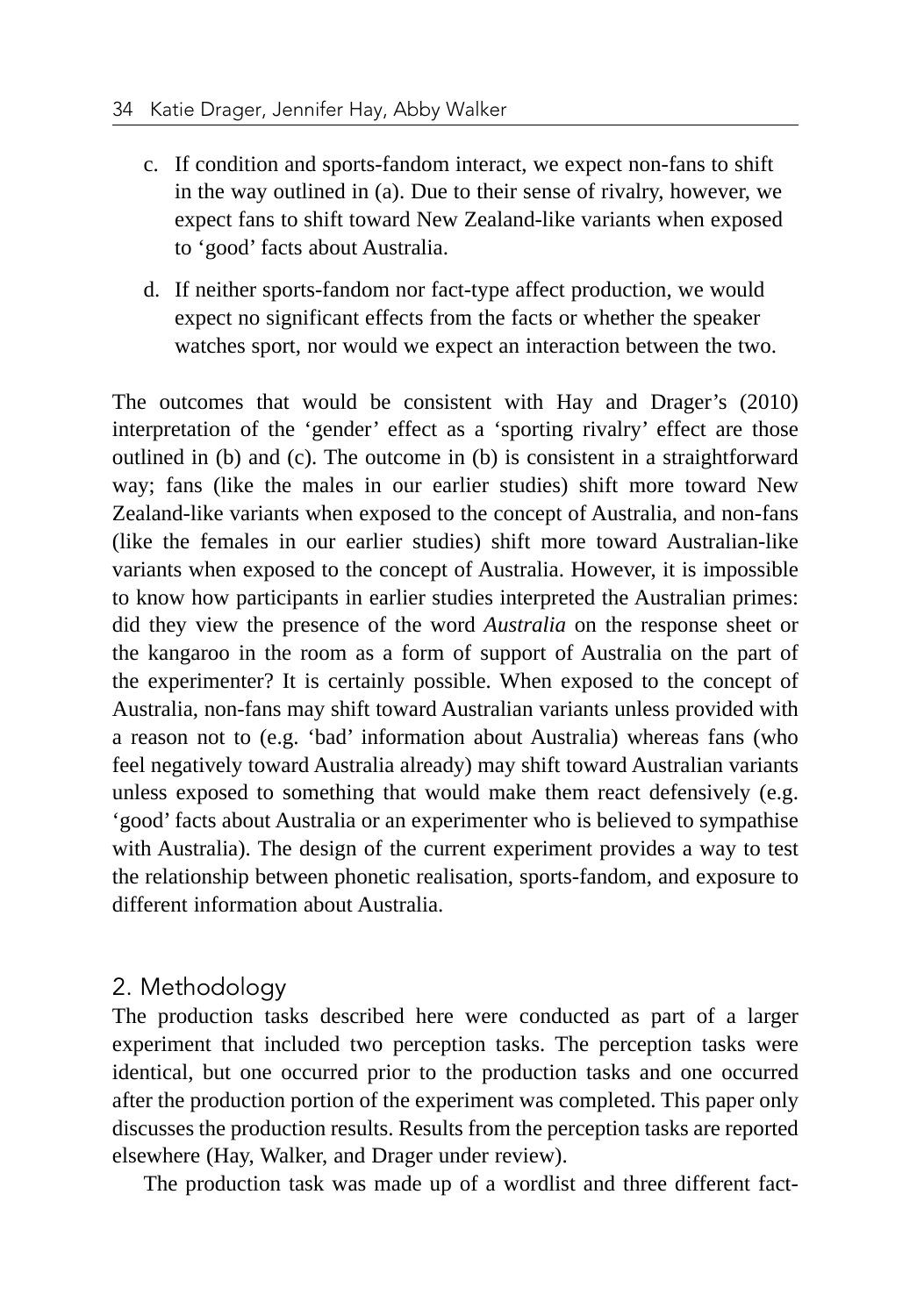lists, one for each experimental condition. All participants read the wordlist, given in (1), which focussed on vowels known to differ between New Zealand and Australian English (Cox and Palethorpe 2008). The wordlist also included h-initial monophthongs to be used during vowel normalisation.

- 1. Wordlist:
	- 1) hid had hard hoard who'd hood head heard heed hud hod
	- 2) hit hid hint fish
	- 3) bat bad back bag ban
	- 4) bet bed beck beg Ben
	- 5) bark barn path laugh dance

Differences between New Zealand and Australian English realisations of the vowels in lines 2-4 of the wordlist, KIT, TRAP, and DRESS, are shown earlier in Figure 1. KIT has centralised in New Zealand and has raised (and remained front) in Australia. Thus, we predicted a shift in F2 for this vowel in our task and a possible shift in F1. In New Zealand, TRAP and DRESS are raised compared with realisations of these vowels in Australian English. Therefore, if there is a shift observed for these vowels in our experiment, we would most expect a shift in F1. However, the difference between realisations of DRESS and TRAP is below the level of consciousness for most New Zealanders (Maclagan, Gordon, and Lewis 1999), so we predicted that, if there was a shift at all, it would be smaller than the shift for KIT.

After reading the wordlist, participants were asked to read one of the factlists, which differed depending on the condition they were in. All participants then re-read the wordlist, so that their realisations before exposure to the facts could be compared with their realisations after reading the facts. To ensure that the facts were freshly processed prior to the repeat of the perception task, participants were asked to repeat the same fact-list they had read previously. They were not given any explanation for their repetition of tasks. For consistency, words in the wordlist were presented in the same order, shown in (1), for all participants and across both readings by each participant. Following the production and perception tasks, participants completed a questionnaire, which will be discussed shortly.

For easy reference, the order of the tasks is given below:

- a) Perception task
- b) Word-list reading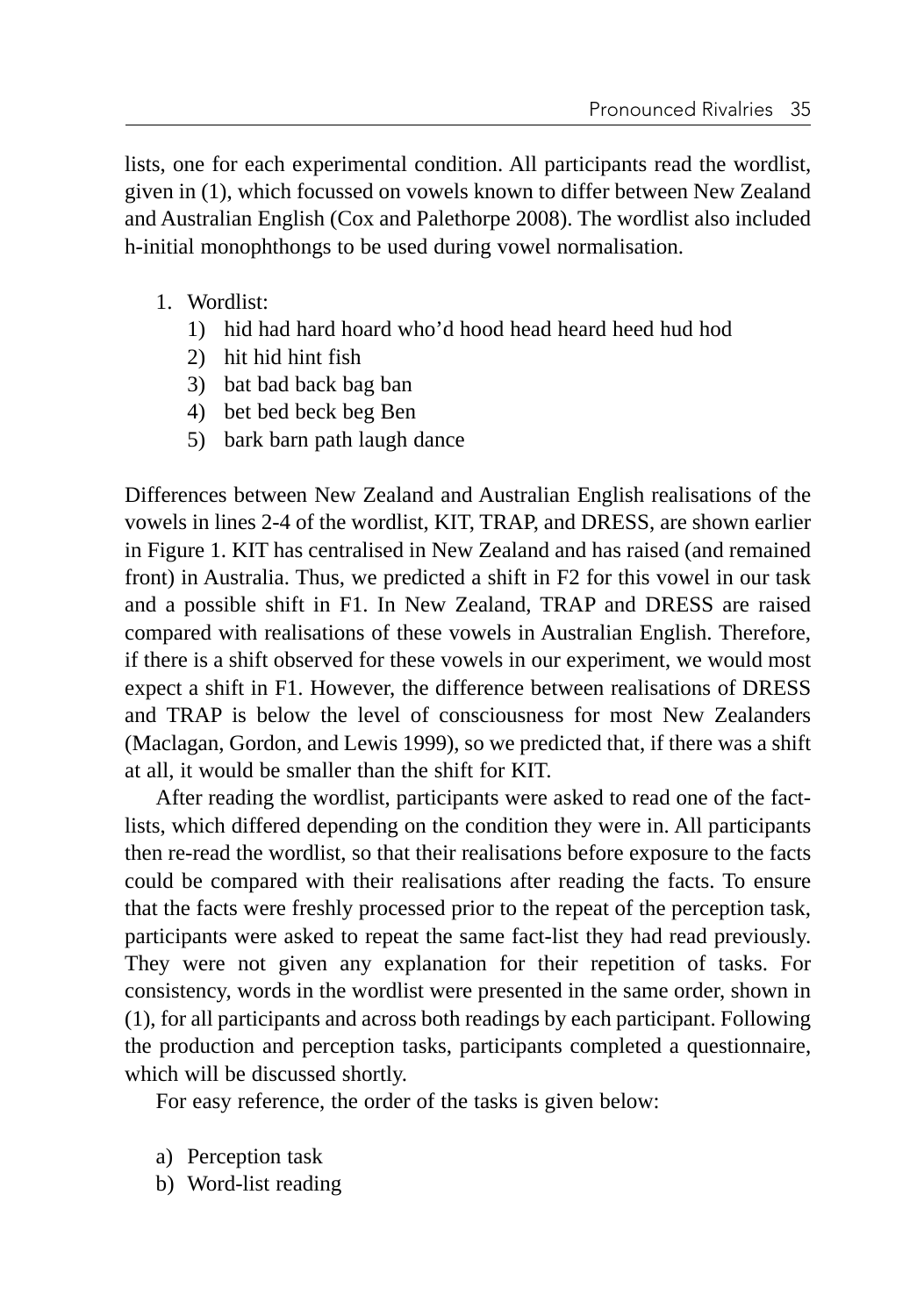- c) 'Facts' Reading
- d) Word-list reading repeat
- e) 'Facts' Reading repeat
- f) Perception task repeat
- g) Questionnaire

Participants were divided into three groups: a control group and two test groups. The only difference between the groups' stimuli was the list of facts which they read. All three groups were exposed to the same facts about orchids and zebras, shown in (2). Only the two test groups read facts about Australia. One of the fact-lists on Australia contained 'good' facts, the other contained 'bad' facts, and both contained the same neutral fact (*Until 2002, the smallest official town in Australia was Betoota, with a single inhabitant. When he moved, William Creek officially became the smallest town, with a population of twelve*).3 The lists of facts about Australia are shown in (3) and (4).

- 2. 'Non-Australia' facts
	- a) No two zebras have stripes that are exactly alike.
	- b) Male zebras are called stallions.
	- c) A mare labours lying on her side, while the stallion stands watch.
	- d) Newborn foals are able to stand within 15 minutes of being born.
	- e) The seeds produced by orchids are the smallest among all the flowering plants. They are so small that it would take thirty thousand to weigh as much as one grain of wheat.
	- f) Orchids are found in nearly every climatic condition except deserts.
	- g) The name 'orchid' comes from a Greek word meaning 'testicle'.
- 3. 'Good' facts
	- a) In 2005, Australia was awarded the title of 'The World's Friendliest Nation' by the Anholt Nation Brands Index.
	- b) The Great Barrier Reef in Australia can be seen from outer space and has been labelled one of the seven natural wonders of the world.
	- c) The Australian government's donation of \$1 billion dollars to the Tsunami relief effort was the biggest made by any country, including those with considerably bigger populations.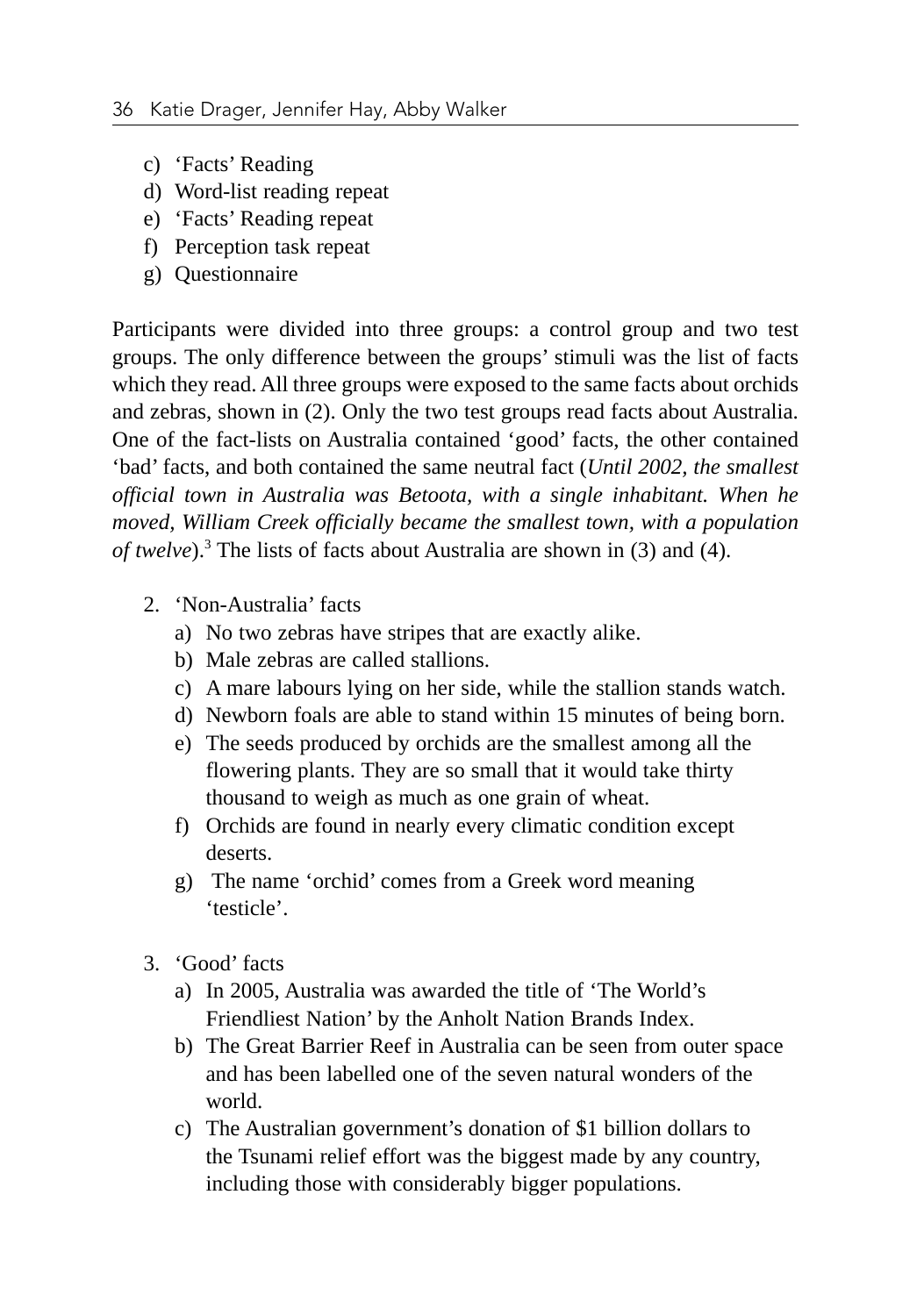- 4. 'Bad' facts
	- a) As of 2005, Australia was the world's largest emitter per capita of greenhouse gases, and has still not signed the Kyoto Protocol.
	- b) The 10 most venomous snakes in the world live in Australia, and there are around 3,000 snake bites reported annually.
	- c) Between 1900 and 1969 at least  $100,000$  Aborigine<sup>4</sup> children were removed from their parents by the Australian government. The official report showed that many were forcibly taken and that some parents were even told that their children had died when this was not the case.

Participants were not given any rationale for the fact-lists; they were treated simply as a production task.

Due to experimenter error, the second reading of the wordlist was not recorded for one participant in the control group. The control therefore has nine participants in the analysis of the wordlists. The two test conditions have fifteen participants each. All participants were native speakers of New Zealand English.

For each participant, a socioeconomic index (SEI) was calculated based on a combination of the scores assigned to their parents' occupations. For participants who were no longer students, the SEI was based on the score assigned to their reported occupation. Scores were based on the New Zealand Socioeconomic Indices for Occupational Status set forth by Statistics New Zealand (Davis, Jenkin, and Coope 2003).

Participants were met by the same female experimenter from New Zealand, and they were recorded in a quiet room using a head-mounted microphone. Recordings were made directly onto a Toshiba laptop with Sonic Foundry SoundForge 6.0, linked to the microphone through a USB Pre 1.5 interface. Recordings were made at a 44K sampling rate and were down-sampled to 22K prior to analysis. Using Praat, first and second formant values were taken from the midpoint of the steady state of the vowel.

In order to minimise the effect of vocal tract length on the formants' values, all analysed vowels were subjected to Lobanov normalisation (Lobanov 1971), using the formula in (5).

5. Lobanov normalisation:

 $F_{n/Vl}^N = (F_{n/Vl} - MEAN_n)/S_n$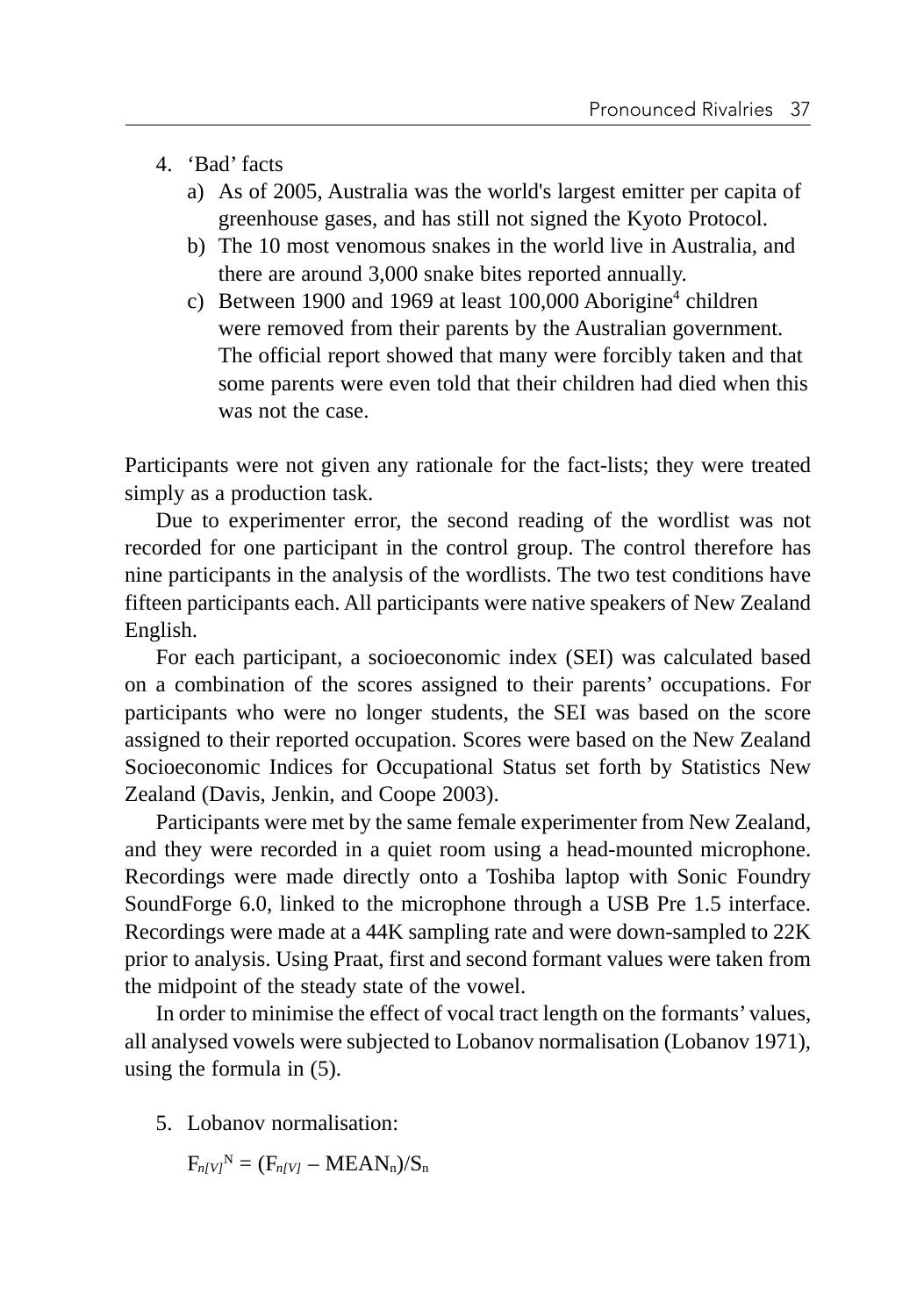$Fn[V]^N$  is the normalised value for a given formant (n) of a particular vowel (V). MEANn is the mean value for that formant for the speaker, and Sn is the standard deviation for that formant for the speaker (see Adank, Smits, and van Hout 2004 and Langstrof 2006 for discussions of the advantages of this technique relative to other normalisation methods). The mean and standard deviation for each speaker were calculated from the first reading of line 1 in the wordlist. If the first reading included a mispronunciation, then the second reading was used. There were some speakers who misread the words *hud*, *hod* or *hoard* on both readings. These words were omitted from the calculation for all speakers so that the mean and standard deviation were calculated over a comparable set of vowels across all subjects. Lobanov normalisation values do not resemble Hertz values but are instead anchored around zero. By way of illustration, Figure 2 shows the correlation between F1 values in Hertz and the normalised values of F1 for the first readings of the KIT, DRESS and TRAP vowels from the wordlist. The two clusterings of data represent male



Figure 2: Relationship between non-normalised and normalised F1 values for the KIT, DRESS and TRAP vowels from the Wordlist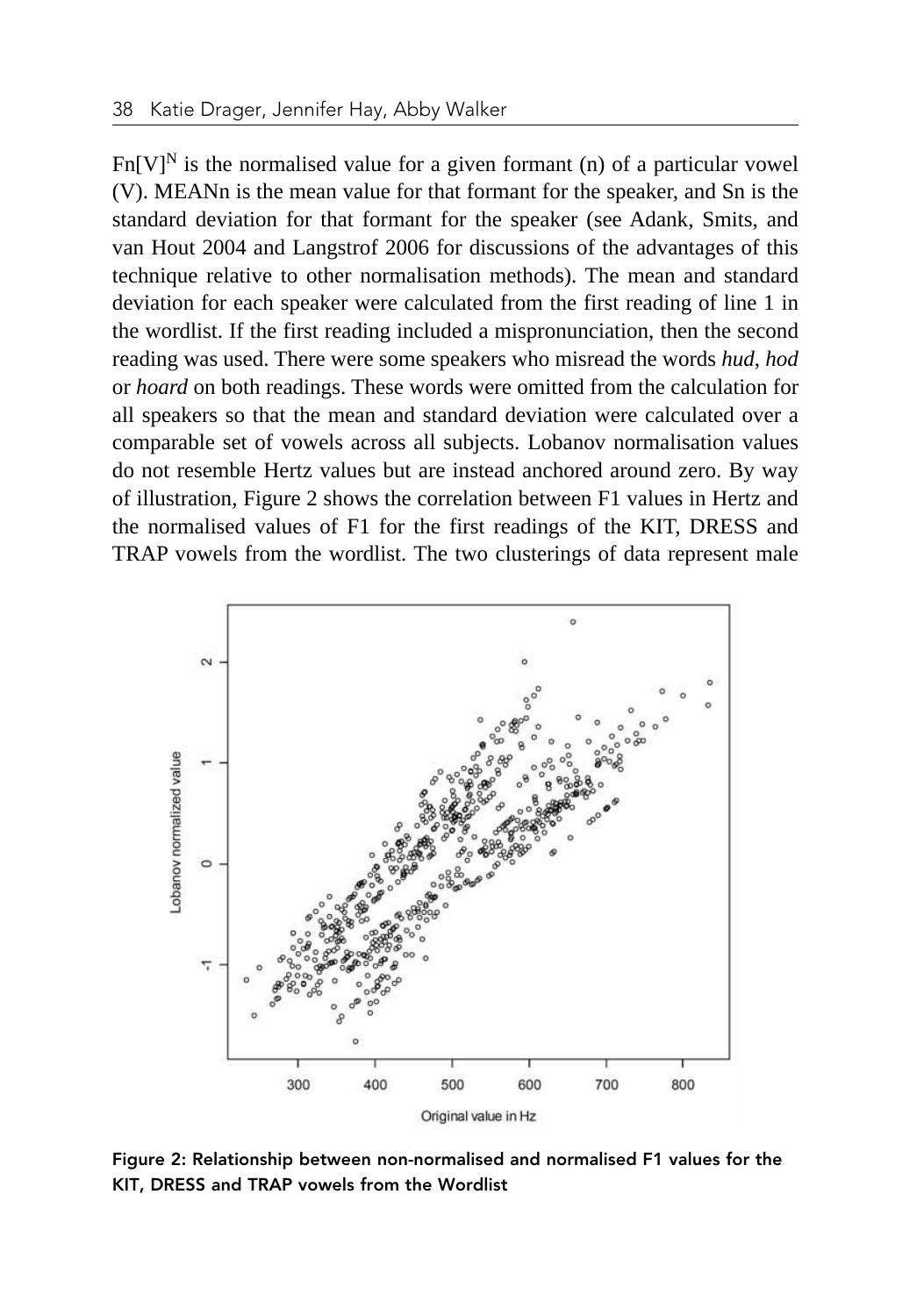and female speakers. The difference between males and females is highly significant on the Hertz x-axis (Wilcoxon  $p<0.0001$ ) but not significantly different on the normalised y-axis. This is an indication that the normalisation was successful, allowing a direct and meaningful comparison of speech from people with different vocal tract lengths. Using normalised values allows us to check whether there are any differences across 'good', 'bad', and 'control' conditions for vowel realisations during the first reading of the wordlist.

After reading the second set of facts, participants repeated the perception task and then filled out a post-experimental questionnaire designed to determine their level of exposure to Australia (for an Integration Index) and their attitude towards Australia (for an Attitude Index). For the Integration Index, questions covered time spent in Australia, relationships and contact with Australians, and Australian television shows watched (as well as how much TV was watched in general). Participants were also asked whether they followed international sport. Their response to this question ('yes' or 'no') was included in the calculation of their Australian Integration Index, but it was also used as an independent predictor of phonetic convergence.

Participants were given half or single marks depending on their responses, though double marks were awarded when a participant had recently spent a large amount of time in Australia (they were in Australia for over a year in the last five years) or if they had immediate family members who were Australians. Australian Integration Index (AII) scores ranged from 0 to 6.5. Along with other traits self-reported by the participants, the median and standard deviation of AII across the conditions is shown in Table 1.

|                       | GOOD       | <b>BAD</b>  | <b>CONTROL</b> |
|-----------------------|------------|-------------|----------------|
| No. of Participants   | 15         | 15          | 10             |
| No. of females        | 9          | 8           | 5              |
| No. from South Island | 9          | 11          | 8              |
| Age – median (sd)     | 19(3.7)    | 20(7.5)     | 19.5(3.3)      |
| SEI – median (sd)     | 119 (21.3) | 109 (31.1)  | 88.5 (21.1)    |
| All – median (sd)     | 2(1.2)     | 2(1.7)      | 4.5(1.8)       |
| AAI – median (sd)     | 3.2(4.8)   | $-0.3(5.1)$ | $-1.7(5.4)$    |

Table 1: The distribution of participants across condition, according to reported gender and age, and calculations of Socioeconomic Index (SEI), Australian Integration Index (AII), and Australian Attitude Index (AAI)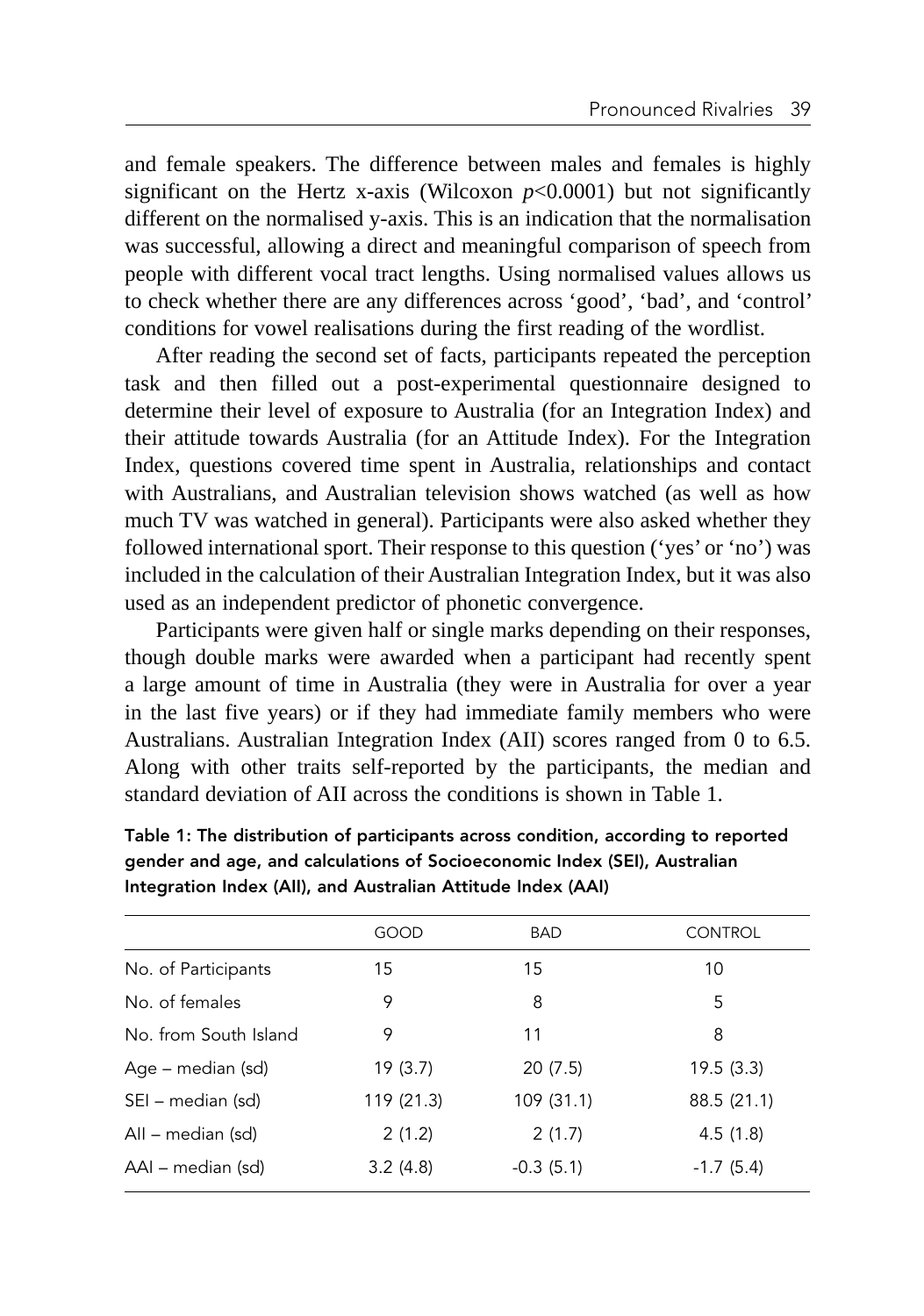The questionnaire on attitude consisted of ten questions that covered issues of solidarity, politics, and sporting relations between New Zealand and Australia. Participants were shown statements and were asked to respond to each statement based on a four point scale: strongly disagree, disagree, agree or strongly agree; neutrality was not an option. Positive scores of 1 or 2 were given when the response was pro-Australia and negative scores were given when the response was anti-Australia. Australian Attitude Index (AAI) scores could potentially range from -20 to 20. Actual scores ranged from -12 to 11. The mean scores and standard deviations are shown in Table 1. Answers to the AAI questions will be discussed in more detail in the following section.

## 3. Questionnaire Results

The participants' responses to questions on the post-experimental questionnaire are used in the analysis of the production data. Therefore, we discuss the responses briefly below.

 Regarding sports-fandom, we focused on responses to one question in particular: whether or not the participant watched international sport. For simplicity, we treat the two responses to this question as a binary divide between two groups of participants. We refer to those who reported that they watch international sport as 'sports fans' and those who do not as 'non-sports fans'.

We recognise that sports-fandom is more nuanced than it is treated here; some fans may be more invested in sport than others, they may vary in terms of which sports they are interested in, and sports fans in New Zealand may engage in the Trans-Tasman Rivalry to varying degrees. However, we believe that the assignment of fandom based on whether or not participants watched international sport is sufficient for our purposes given participants' responses to other questions on the questionnaire. Especially relevant are the questions used to calculate the Australian Attitude Index: the questions which asked participants to rate how strongly they agreed or disagreed with a statement. To investigate how fans and non-fans across the conditions differed in their responses to these questions, numerical values were assigned to each of the responses: strongly disagree  $= -2$ , disagree  $= -1$ , agree  $= 1$ , strongly agree  $= 2$ . These values were then used to calculate the average response for fans and non-fans in each condition, for each question. The average and median response value for each question is shown in Table 2; values smaller than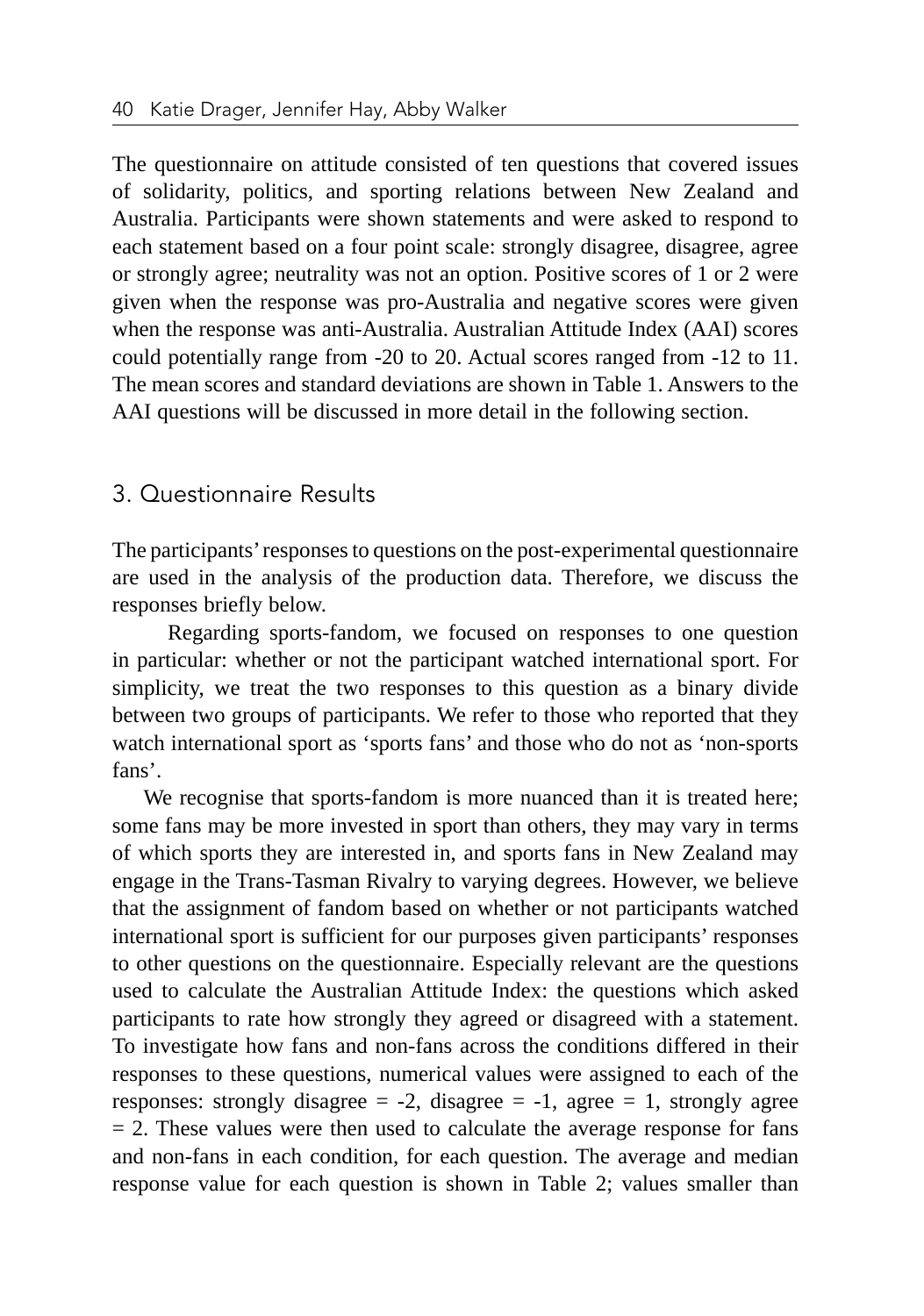|                                                                                           | <b>FANS</b>        |                  | <b>NON-FANS</b> |                 |                  |                    |
|-------------------------------------------------------------------------------------------|--------------------|------------------|-----------------|-----------------|------------------|--------------------|
|                                                                                           | GOOD               | <b>BAD</b>       | CONTROL         | GOOD            | <b>BAD</b>       | <b>CONTROL</b>     |
| 1. In most sports, if New Zealand is<br>not playing, then I tend to<br>support Australia. | 0.5<br>(1)         | $-0.5$<br>$(-1)$ | $-0.17$<br>(0)  | $\Omega$<br>(1) | $-0.3$<br>$(-1)$ | $-1.5$<br>$(-1.5)$ |
| 2. In most sports, the team I most<br>want New Zealand to beat is<br>Australia.           | 1.5<br>(1.5)       | 1.3<br>(1.5)     | 0.2<br>(1.5)    | 0.3<br>(1)      | 0.6<br>(1)       | $\Omega$<br>(0)    |
| 3. Australia has a good human                                                             | 0.8                | $-0.1$           | $-0.3$          | $-0.6$          | $-1.6$           | $\Omega$           |
| rights record.                                                                            | (1)                | $(-1)$           | (0)             | $(-1)$          | $(-2)$           | (0)                |
| 4. Australia is a place I'd like to go                                                    | 1.5                | 1.1              | 0.8             | 1.4             | 0.4              | 1.3                |
| for a holiday.                                                                            | (1.5)              | (2)              | (1)             | (1)             | (1)              | (1)                |
| 5. Australians and New Zealanders                                                         | 0.8                | 0.1              | 0.3             | 0.5             | $-0.9$           | $\Omega$           |
| agree on the important issues.                                                            | (1)                | (0)              | (1)             | (1)             | $(-1)$           | (0)                |
| 6. Australians and New Zealanders                                                         | 1                  | 1.3              | 0.2             | 0.8             | 0.7              | $\Omega$           |
| are very similar.                                                                         | (1)                | (1.5)            | (1)             | (1)             | (1)              | (0)                |
| 7. I find it annoying when people<br>get New Zealanders and<br>Australians confused.      | $-0.5$<br>$(-0.5)$ | 0.4<br>(1)       | 0.7<br>(1)      | $\Omega$<br>(1) | 0.4<br>(1)       | 0.8<br>(1)         |
| 8. I would enjoy living in Australia.                                                     | 0.5                | 0.5              | 0.3             | 0.9             | 0.6              | $-0.3$             |
|                                                                                           | (1)                | (1)              | (1)             | (1)             | (1)              | (0)                |
| 9. Most stereotypes about                                                                 | $-0.3$             | 0.1              | $-0.3$          | 0.3             | 0.4              | $\Omega$           |
| Australians are false.                                                                    | (0)                | (0)              | $(-1)$          | (1)             | (1)              | (0)                |
| 10. New Zealanders and Australians                                                        | 1                  | $\Omega$         | $-0.5$          | $-0.4$          | 0.4              | $-1.3$             |
| have very similar accents.                                                                | (1.5)              | (0)              | $(-1)$          | $(-1)$          | (1)              | $(-1)$             |

Table 2: Average responses to the Attitude Index statements, where -2 = strongly disagree,  $-1$  = disagree,  $1$  = agree, and  $2$  = strongly agree. The median response is provided in parentheses.

zero indicate a tendency to disagree, and those over zero indicate a tendency to agree.

As shown in Table 2, participants categorised as 'fans' were more likely to indicate that they agree or strongly agree with the statement *In most sports, the team I most want New Zealand to beat is Australia* than participants who were categorised as 'non-fans'. Only two participants in the study indicated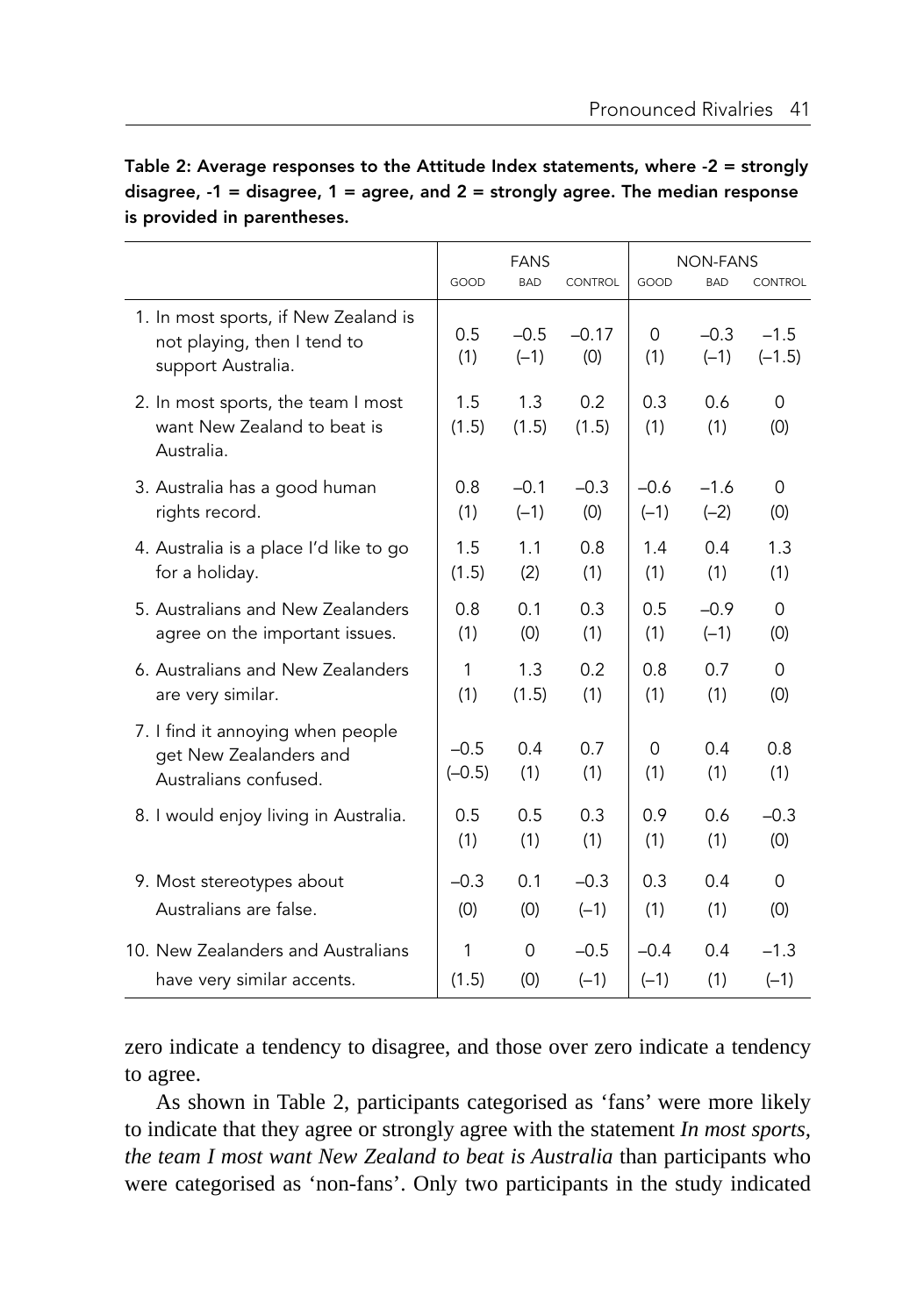that they strongly disagreed with this statement, and both of these (one in the 'good' condition and one in the control) were categorised as non-fans. Of the ten participants who disagreed at all with this statement, only two were categorised as 'fans' (one in the 'bad' condition and one in the control). In contrast, nine of the fourteen participants who strongly agreed with this statement were 'fans'. This distinction suggests that the 'fans' and 'non-fans' in our study differ in terms of the degree to which they are involved in the sporting rivalry with Australia; given their different responses to this question, these two groups are likely to have quite different pre-existing biases toward Australia and, as such, may behave differently in terms of their phonetic realisations when exposed to 'good' and 'bad' facts about Australia.

 Comparing average responses to other questions provides evidence that exposure to the facts had some influence on explicit attitudes. Note the difference between the average responses across the 'good' and 'bad' conditions to the positive statements in (1) *In most sports, if New Zealand is not playing, then I tend to support Australia*, (3) *Australia has a good human rights*  record, (4) *Australia is a place I'd like to go for a holiday*<sup>5</sup>, (5) *Australians and New Zealanders agree on the important issues*, and (8) *I would enjoy living in Australia*. Participants exposed to the 'good' facts about Australia were more likely to agree with these positive statements than participants exposed to the 'bad' facts. Similarly, the negative statement about Australia or the participants' relationship with Australians in (7) *I find it annoying when people get New Zealanders and Australians confused* appears to have shifted; participants exposed to the 'bad' facts were more likely to agree with this statement. Two statements, (9) *Most stereotypes about Australians are false*  and (10) *New Zealanders and Australians have very similar accents*, could not be categorised as positive or negative. While it is possible that subjects across the conditions happen to have differing explicit attitudes before taking part in the experiment, we believe that participants shifted their perceptions of these traits as a result of exposure to the different facts about Australia. We interpret the differences across conditions as evidence that exposure to the facts had some effect on participants' explicit attitudes, though the shift occurred differently for different topics (e.g. politics vs. sport).

The difference in responses to these positive and negative statements about Australia suggests that the participants' interpretation of the facts as 'good' or 'bad' was similar to our own. However, we remain open to the possibility that participants could react defensively to statements that present Australia in a positive light. As a result of feeling defensive, they could shift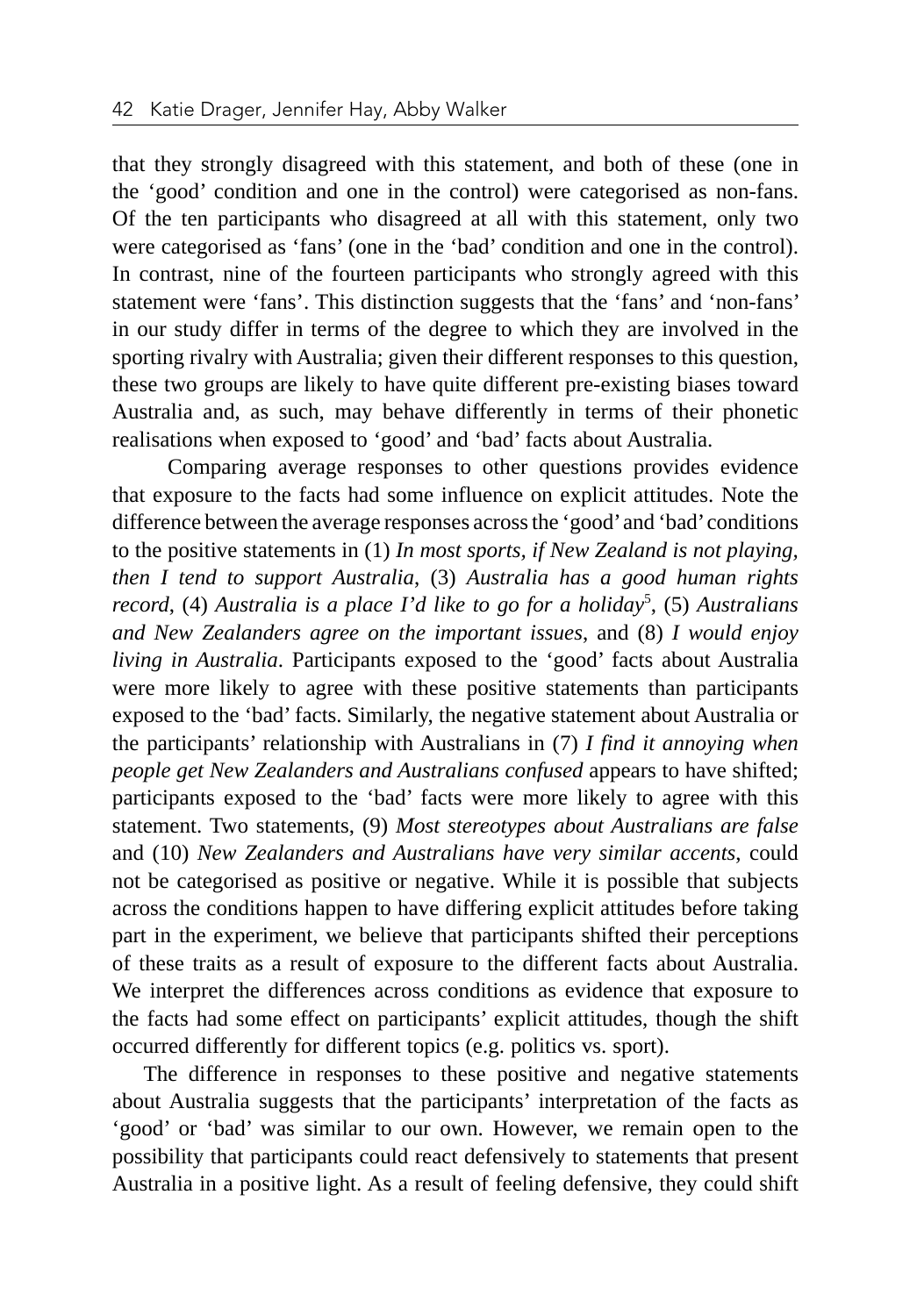away from producing Australian-like variants even if they provide more positive responses on the survey. In other words, participants may display shifts dependent on their (untested) implicit attitudes rather than the attitudes reported explicitly in response to the questionnaire.

## 4. Production Results

Before presenting results from the statistical models, we look first at the raw data. There was no shift observed for F1 of KIT, nor were there any shifts observed for TRAP or DRESS in either the F1 or F2 dimension. For this reason, only results regarding F2 of KIT will be discussed. Shown in Figure 3 are box plots of the normalised F2 values for KIT.

As shown in Figure 3, there were some differences across conditions when looking only at the first reading; both the 'bad' and the 'good' conditions have lower F2 values (i.e. more centralised and more New Zealand-like variants) than the control. This suggests that participants in the three conditions had differences in their realisations of KIT that were independent from potential effects of the experimental manipulation. This initial difference between the groups is tested statistically in Section 4.1.

Also shown in Figure 3 are differences in F2 values produced during the two different readings within each condition. When comparing F2 values between the first and second reading within each condition, there appears to be a shift between readings, but it is different for different conditions; the control showed no shift between the two readings, but both test conditions



Figure 3: Normalised F2 values for first and second reading of KIT from the wordlist, across conditions. Higher values of F2 reflect more Australian-like pronunciations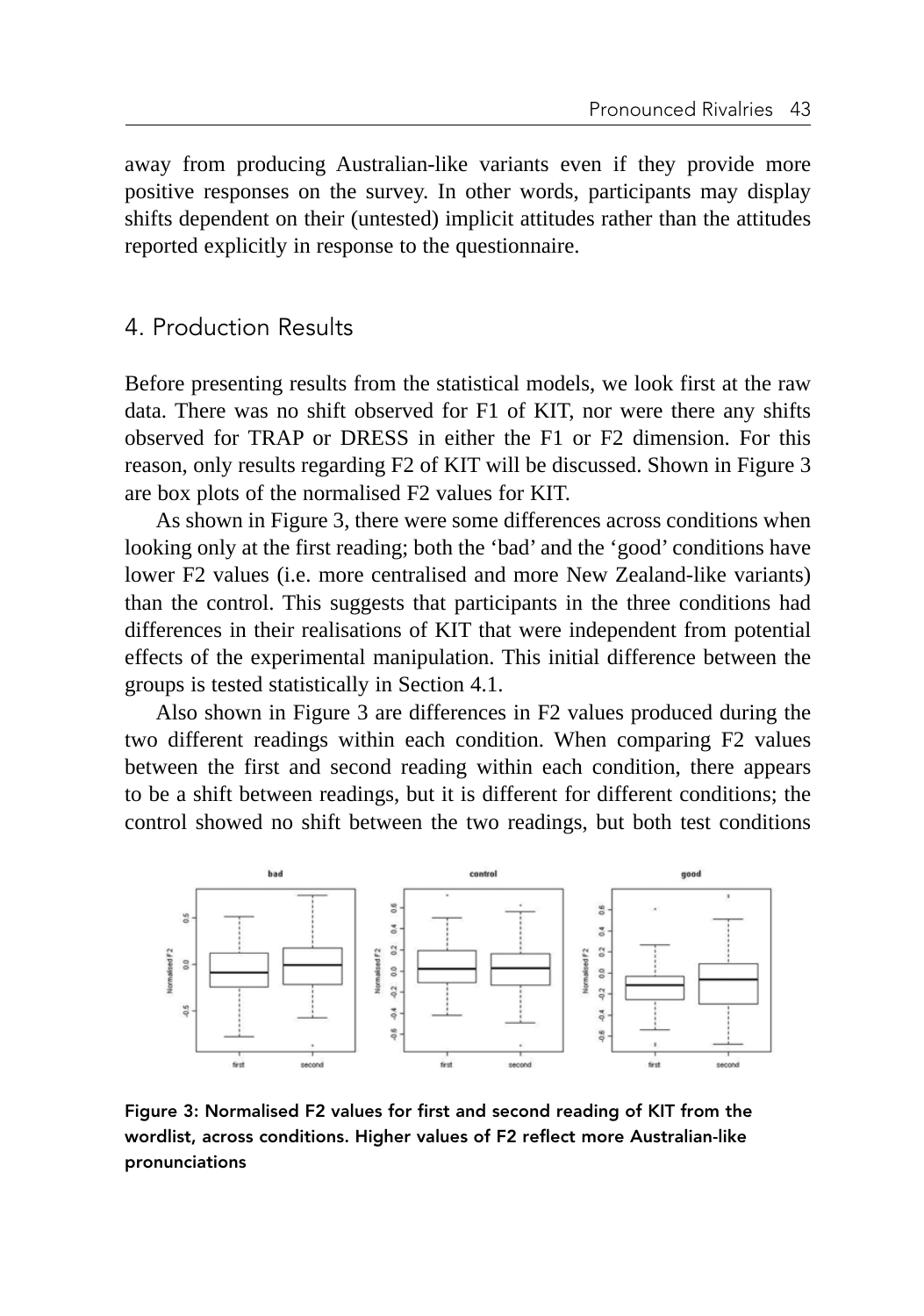shifted to more Australian-like variants following the facts. The shift was slightly greater for the 'bad' condition than the 'good' condition. This suggests that exposure to the concept of Australia shifts New Zealanders' realisations of KIT toward variants produced by Australians, regardless of which type of facts about Australia they were exposed to. This result is tested statistically in Section 4.2. $6$ 

#### *4.1 Comparison across conditions of first reading*

In order to test statistically the difference in KIT realisations across conditions prior to exposure to the 'good' or 'bad' facts, we fit a linear mixed effects model to the data, comparing realisations of KIT across the three conditions in the first reading of the wordlist. The normalised F2 value for KIT was treated as the dependent variable. A mixed effects model allows for the inclusion of multiple fixed effects (independent factors that can be generalised). When testing the degree of a factor's effect, it holds the other factors constant. This means that the reported effect is 'above and beyond' the effects of other factors in the model. In addition to fixed effects, mixed effects models allow the inclusion of random effects (independent factors that cannot be generalised), such as individual participants. Including the subject as a random effect in a model reduces the risk that a single individual will bias results. Table 3 shows the fixed effects from the model, with random effects for items and participants. The control condition is the default in the model. Thus, the intercept's estimate in Table 3 (0.05574) is the estimated normalised F2 value for speakers in the control condition. To determine the estimated value for the other conditions, the estimate for a non-default condition (e.g. Condition=bad) is added to the intercept's estimate. For example, the estimated normalised F2 value for speakers in the bad condition is  $0.05574 + -0.1214 = -0.06566$ .

## Table 3: Fixed effects for model of normalised F2 of KIT from first wordlist reading

|                | <b>ESTIMATE</b> | STD.ERROR | <b>T.VALUE</b> | <b>PVALS</b> |
|----------------|-----------------|-----------|----------------|--------------|
| (Intercept)    | 0.05574         | 0.08567   | 0.6506         | 0.51608      |
| Condition=bad  | $-0.1214$       | 0.07282   | $-1.6672$      | 0.0971       |
| Condition=good | $-0.18726$      | 0.07282   | $-2.5717$      | 0.01088      |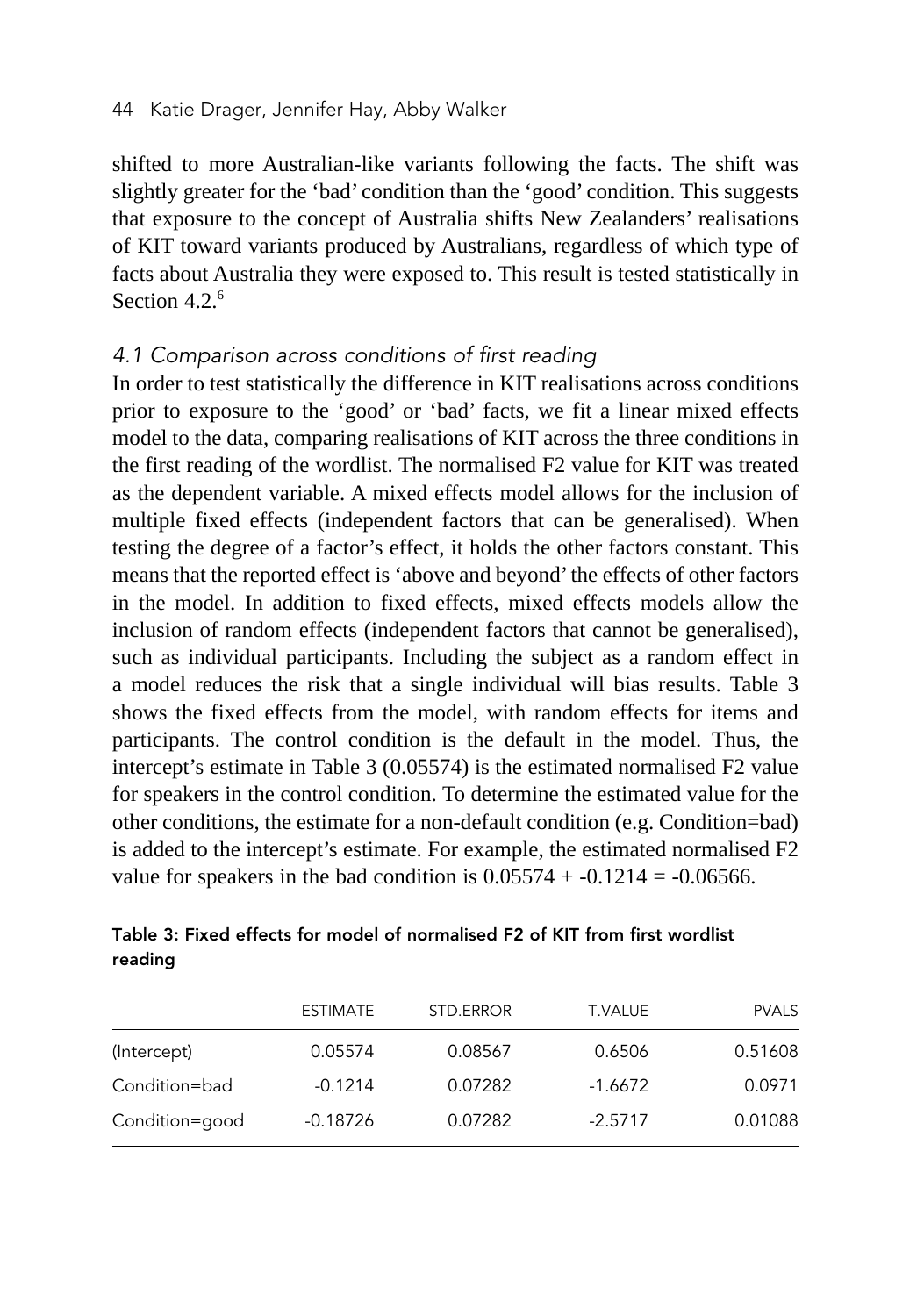There is a significant initial difference between the 'good' and the control conditions, with participants in the 'good' condition having more New Zealandlike realisations  $(p=0.01)$ . This difference is surprising because it is evident before the participants were exposed to the facts. It is possible that this result is due to chance; participants in the 'good' condition may generally produce variants of KIT that are more centralised than those produced by participants in the control. However, based on the social information that they provided, there is no reason to assume that this is the case. Realisations of these vowels are usually closely correlated with a speaker's age, gender, and socioeconomic status. As shown earlier in Table 1, participants in our experiment were closely matched across the 'good' and 'bad' conditions based on their responses to questions on the background information sheet. Furthermore, we found similar and stronger initial differences between conditions in the results of the perception task (Hay, Walker, and Drager under review). In that paper, we propose that the experimenter subconsciously adjusted her own realisations depending on the condition that she was administering and that this affected participants' behaviour, resulting in a pre-prime perception bias. If this were the case, it would have important methodological implications for experimental work on both production and perception. However, as we did not record the experimenter's interactions with the participants, this cannot be tested without further experimentation.

#### *4.2 Comparison of shift between readings*

A second mixed effects model with both subject and item as random effects was fit to the data, this time modelling the shift in F2 between the two different readings of the wordlist. The shift was calculated as the difference between the normalised value in the first reading and the normalised value in the second reading. Thus, a negative value indicates a larger F2 in the second reading of a word in comparison to the first reading. The fixed effects of the model are shown in Table 4. Higher values reflect a shift to more New Zealand-like variants.

The F2 of the participant's initial production of the word is a significant predictor of the shift. The higher the F2 value in the first reading of the wordlist, the greater the centralisation is likely to be  $(p<0.0001)$ . This is not surprising and is due to a ceiling effect: if the initial realisation is already extremely centralised, it has less acoustic space in which to become even more centralised. This is not to say that centralised tokens could not shift at all, but that the shift would not be as extreme. In contrast, initial realisations that are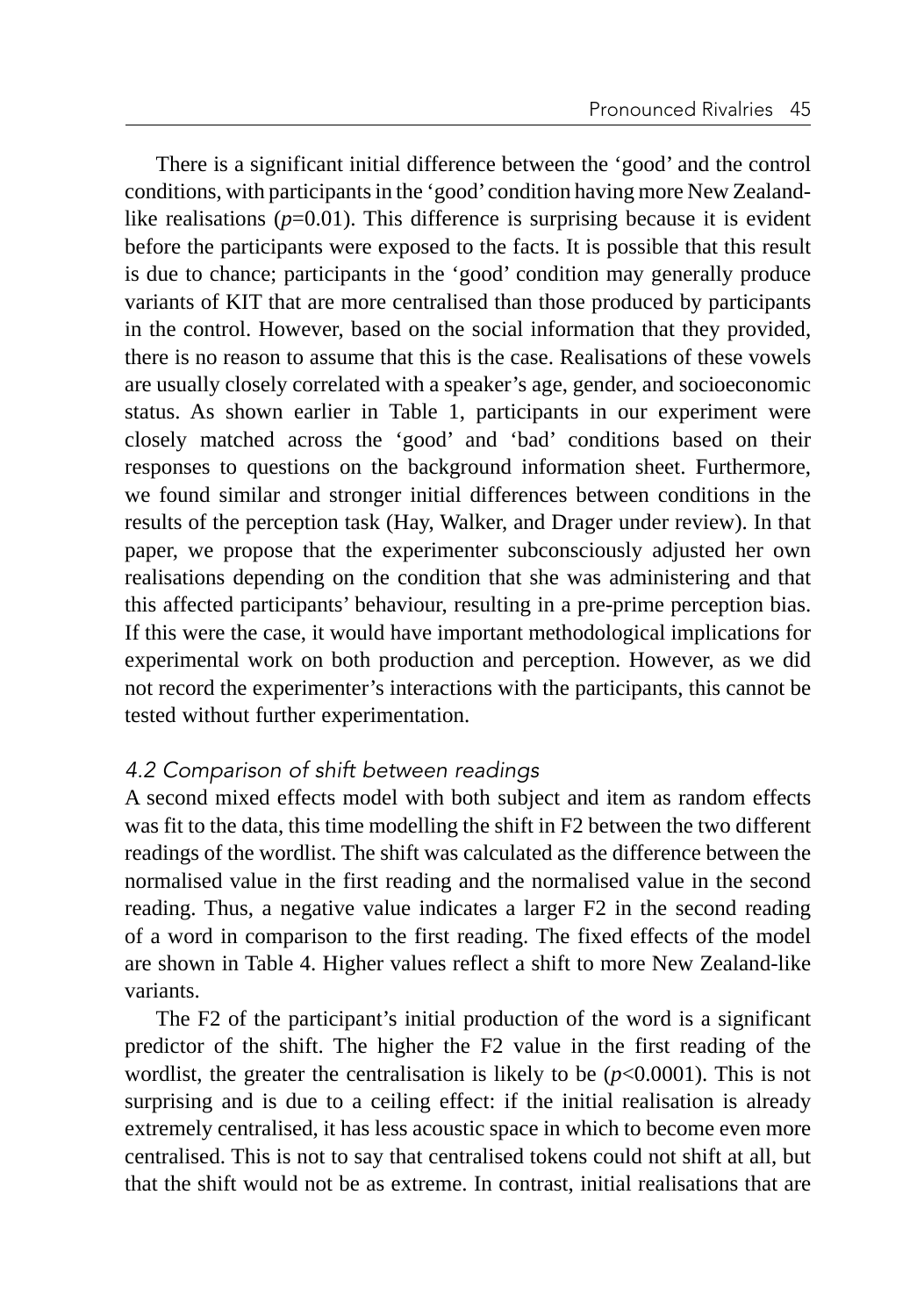not centralised have a greater amount of acoustic space in which they could centralise under the right circumstances. There is also a much smaller and weaker effect of  $F1$ .<sup>7</sup> Participants with lower  $F1$  values (higher KIT vowels) were more likely to shift their vowel back  $(p=0.05)$ . Taken together, the two formant results indicate that participants who started with less central vowels were more likely to centralise (through backing) than participants who started with more central vowels.

|                                | <b>ESTIMATE</b> | STD.ERROR | <b>T.VALUE</b> | <b>PVALS</b> |
|--------------------------------|-----------------|-----------|----------------|--------------|
| (Intercept)                    | $-0.0762$       | 0.0462    | $-1.65$        | 0.1007       |
| normalised F1 of first reading | 0.0638          | 0.0304    | 2.10           | 0.0372       |
| normalised F2 of first reading | 0.2772          | 0.0610    | 4.55           | < 0.0001     |
| non-sport                      | 0.0936          | 0.0544    | 1.72           | 0.0873       |
| $condition = control$          | 0.1195          | 0.0565    | 2.12           | 0.0356       |
| condition = good               | 0.1373          | 0.0647    | 2.12           | 0.0351       |
| non-sport: condition = control | $-0.1753$       | 0.0913    | $-1.92$        | 0.0564       |
| $non-sport: condition = good$  | $-0.1823$       | 0.0823    | $-2.22$        | 0.0102       |

Table 4: Fixed effects for model of shift in normalised KIT F2 across wordlist readings

There is also a significant effect of condition, and it interacts with whether the participant has reported that they follow international sport. The model's predictions for this interaction are shown in Figure 4.

For sports fans, the 'bad' facts cause a significantly greater shift toward Australian variants (relative to the control, and to the 'good' facts), whereas for non-fans, the 'good' facts cause a greater shift toward Australian variants relative to the 'bad' facts. Note that the status of the control appears strange for the non-fans, but this should be interpreted with caution. Because categorisation based on sports-fandom was post-hoc – and because we had only nine participants in the control condition – there were only four non-fans in the control condition. Hence, for the non-fans, the difference between the 'good' and the 'bad' is significant, but the difference between the 'control' group and the other two groups is not. For sports fans, 'control' and 'good' differ significantly from 'bad' but not from each other. For groups exposed to facts about Australia, there is a significant difference between shifts in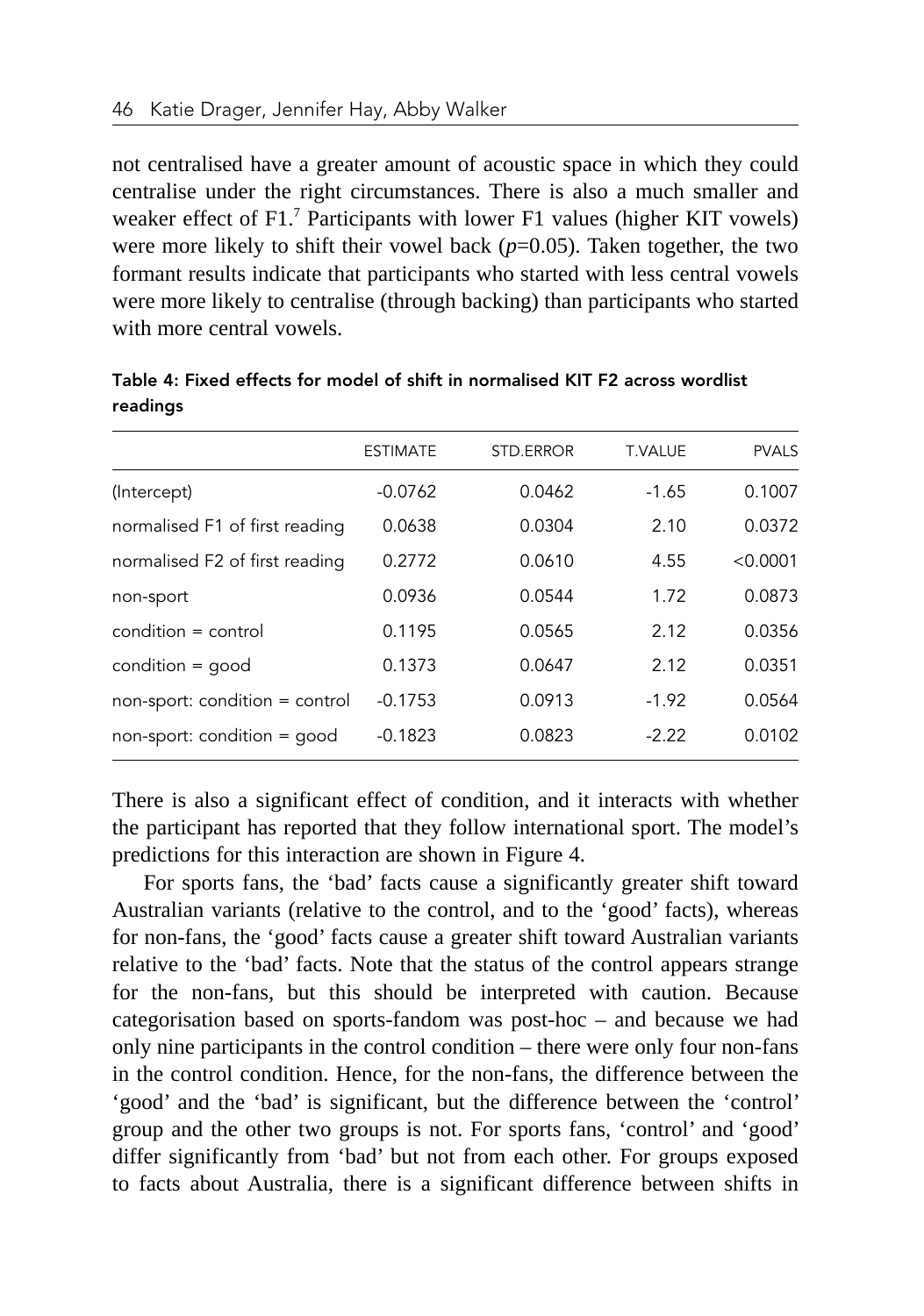

Figure 4: Model's prediction of effect of interaction between condition and sports-fandom. The open circles represent the estimated value for participants who follow international sports. The filled circles represent the estimated values for participants who do not.

the two readings of the wordlist depending on whether the participants were exposed to the 'good' or 'bad' facts, and the direction of the shift depends on whether the participant indicated that they follow international sport. This differs from the results of our perception experiments, which demonstrate an effect of gender, where males are more likely than females to diverge in their perception from Australian variants (Hay, Nolan, and Drager 2006; Hay and Drager 2010). However, when participant gender is included in the production model in lieu of sports-fandom, males shift in the same direction as fans and females in the same direction as non-fans (*p*=.07). Because gender is a weaker predictor of shift than is sports-fandom, there is statistical motivation to include sports-fandom as a predictor instead of gender. This finding provides reinforcement to Hay and Drager's (2010) speculation that the interactions they observed with gender may boil down to a sporting rivalry.

There is, however, a potential confound in the data which needs to be addressed: fans in the 'good' condition were more likely to agree with the statement that Australians and New Zealanders have similar accents, while non-fans in the 'good' condition were more likely to disagree. This tendency is evident in the average values presented earlier in Table 2. If included in the model instead of the interaction between sports-fandom and condition,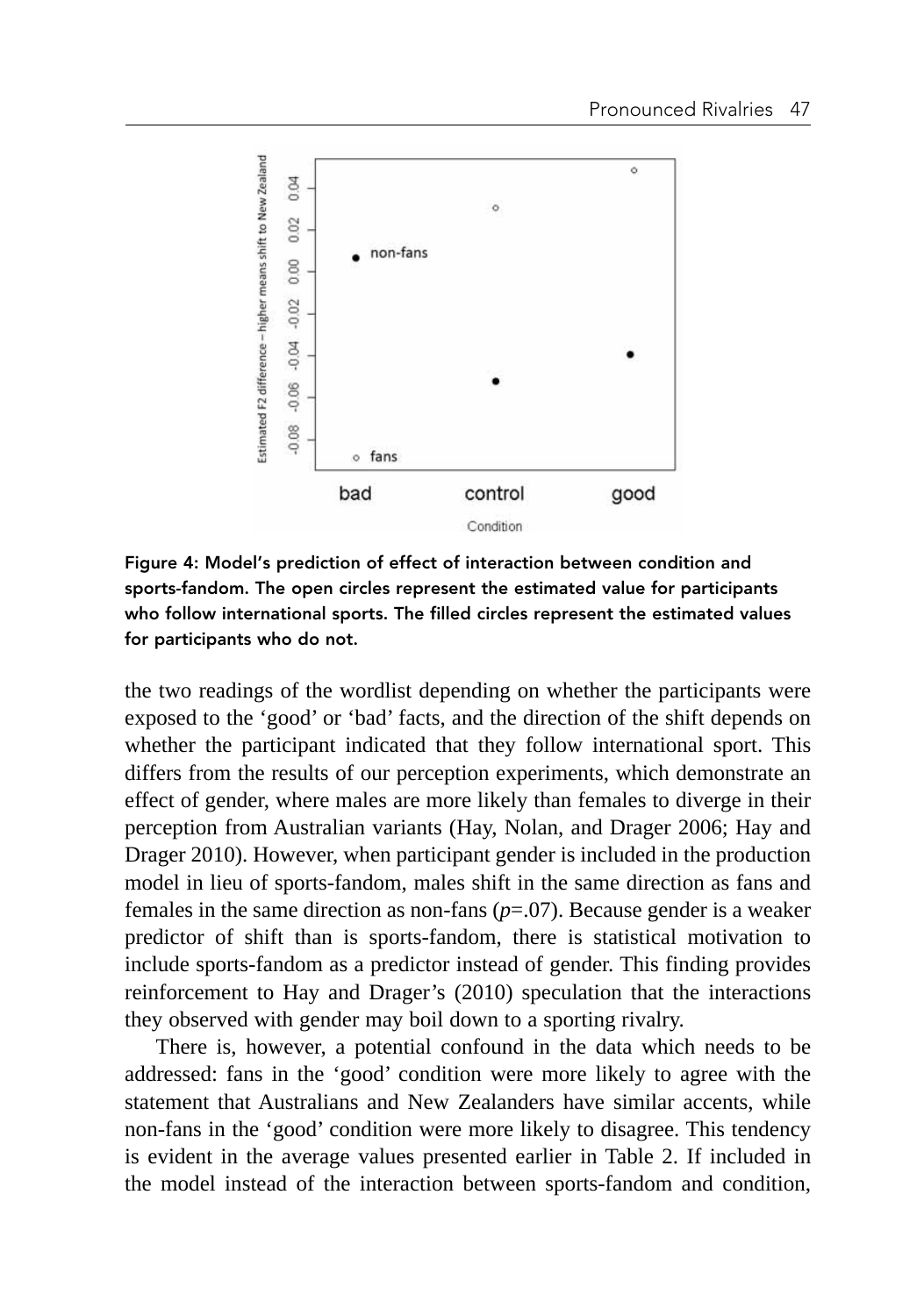perception of accent similarity is also a significant predictor of shift in F2 of KIT. It is possible that the result that we attribute to sports-fandom is in actuality related to the participants' belief regarding the degree of similarity between New Zealand and Australian accents. However, it seems unlikely that, by chance, we have sampled individuals with perceived accent similarity that lines up with sports-fandom and experimental condition so exactly. Responses to a question on perceived accent similarity are likely to be more malleable (i.e. affected by exposure to facts) than responses to a question about whether the participant watches international sport. It is possible that beliefs regarding accent similarity were differently influenced by the facts, in a way that was mediated by sports-fandom. Our data do not allow us to fully untangle this, but it is an intriguing question for future research.

In sum, the results provide evidence of an initial difference between the different conditions before the experimental manipulation took place. This may be due to coincidence or could be a result of experimenter bias. Additionally, we observed a shift across the two readings of the wordlist, and the shift is not an artefact of the differences across conditions observed for the first reading. The initial productions are themselves incorporated in the statistical model of the shift, which effectively removes their influence from the effect of condition. Furthermore, the shift between readings appears to be affected by sports-fandom, but the initial starting differences are not.

#### 5. Discussion

Between the two readings of the wordlist, sports fans shifted their production of KIT to more Australian-like variants in the 'bad' condition relative to the 'good' condition, whereas participants who were not fans of international sport displayed the opposite pattern. The shift in realisations was observed despite the fact that the speakers did not interact with anyone from Australia; exposure to the concept of another dialect region seems to have been enough to cause a shift.

Exposure to the good and bad facts appears to have affected sports fans and non-fans differently. Non-fans who read 'good' facts about Australia produced variants that were more raised (more 'Australian-like'). We believe that their attitudes (and, as a result, their phonetic realisations) shifted in the expected direction after reading the facts because they did not already have strong attitudes linked to a sporting rivalry. The sports fans, on the other hand,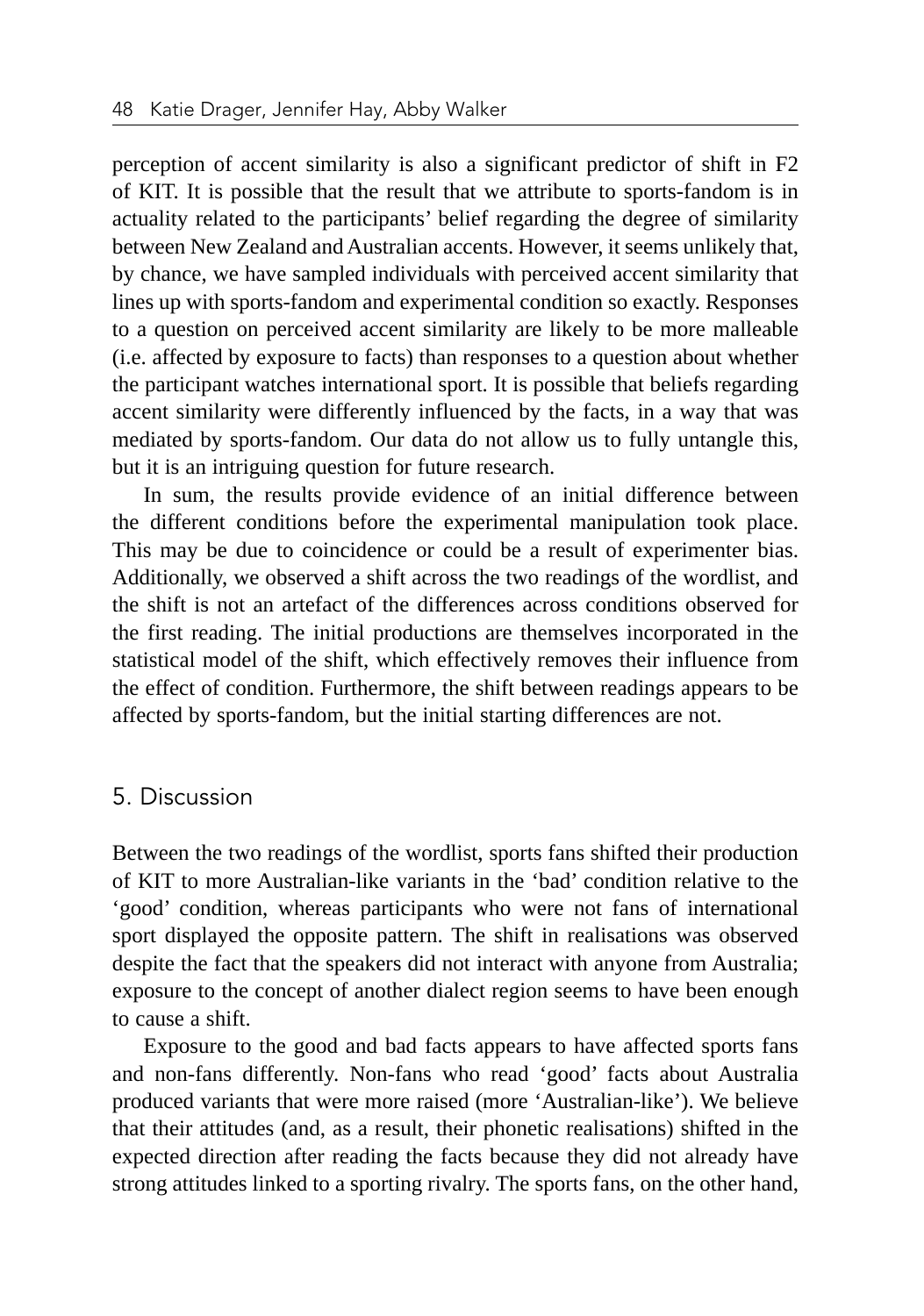already had a strong sense of rivalry with Australia: all fans in the 'good' fact condition and all but one fan in the 'bad' condition reported that the sport team they most wanted New Zealand to beat was Australia. After reading the 'good' facts, the fans adopted more centralised New Zealand-like variants of KIT in the wordlist.

We assume that, as a group, sports fans have a different baseline attitude toward Australia than non-fans; sports fans' baseline attitude toward Australia is likely to be more competitive and possibly more negative, whereas the non-fans are starting from a more neutral baseline attitude. When the fans are primed with good facts about Australia, they react defensively, activating a strong Kiwi identity and, as a result, more Kiwi vowels. When we prime them with bad facts about Australia, this elicits a shift toward Australia via mention. That is – for the sports fans – the bad facts simply prime 'Australia'.

The non-fans start from a different baseline position. Their starting point is more neutral, so exposure to bad facts about Australia introduces (or increases) negativity toward Australia. This increased negativity results in a shift toward NZ exemplars, relative to the 'good' and 'control' conditions. Finally, when non-fans are primed with good facts, this produces some positive priming of Australia, resulting in a shift toward Australia. Of course, whether both of these shifts are responsible for the pattern of the non-fans in our data is difficult to ascertain, given the unstable status of the 'control' for the non-fans. The control is not significantly different from either the good or the bad facts, but the good and the bad facts are significantly different from each other. From this we can infer that at least one of the two above priming effects is occurring, and quite possibly both.

What we cannot know from this data is the exact mechanism through which dissociative effects occur. Inhibition is one possibility. In an account with inhibition, negative orientation to a certain group involves active inhibition of phonetic representations that are associated with that group. Phonetic representations that are not inhibited are then activated during production, shifting the variant produced. Another possibility, however, is that negative orientation causes an increased desire to project an identity that is different from the group from which one wishes to dissociate. That is, negative orientation toward Australia may cause a display of Kiwi pride, resulting in a greater amount of activation of representations that, in our case, signify a centralised variant. This, too, would cause a shift in production, without any inhibition having taken place.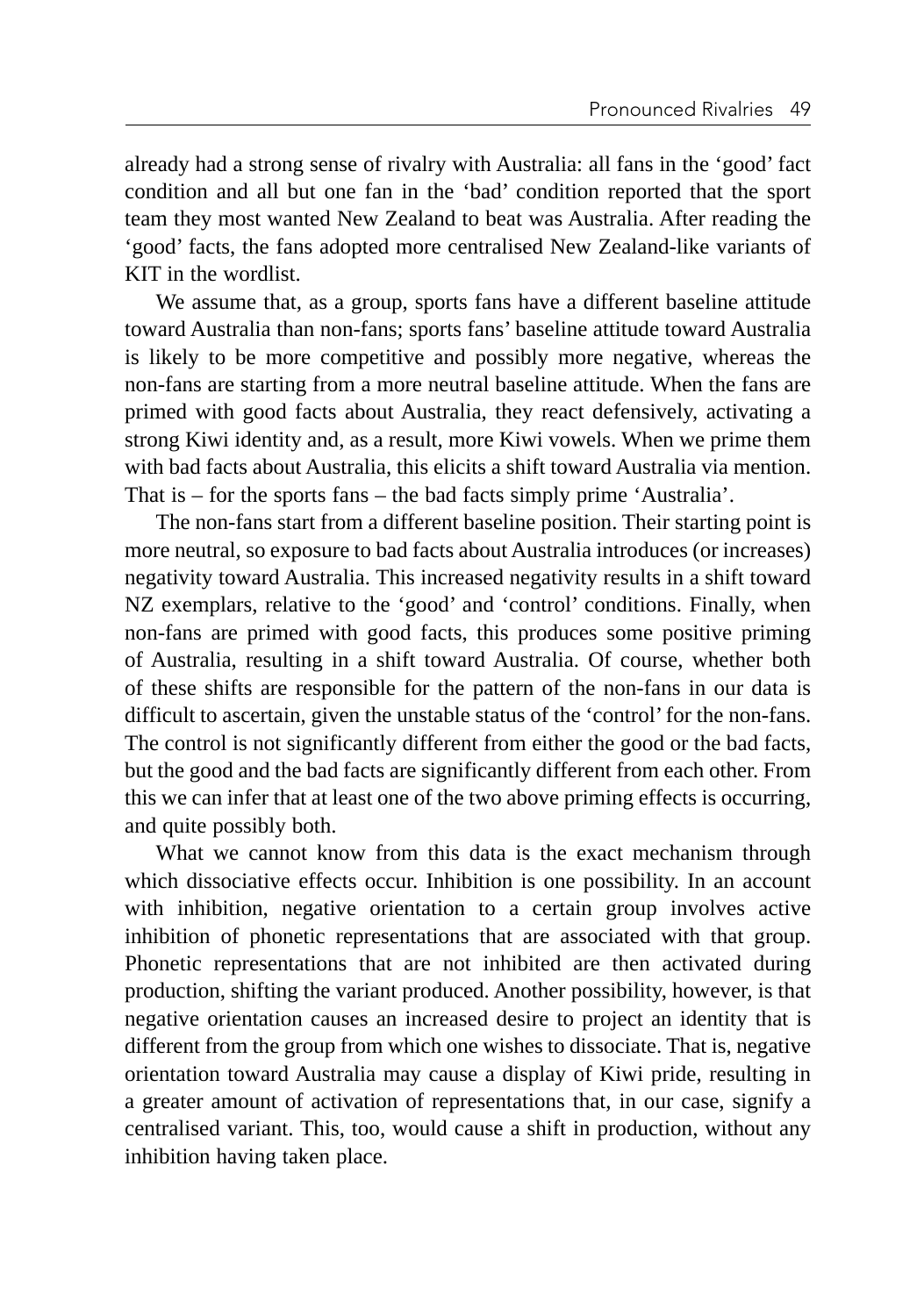# 6. Conclusion

The main finding from this study is that production of speech, like perception, appears to shift automatically in relation to a dialect at the mere mention of that dialect; dialect convergence and divergence does not require that the dialect be that of an interlocutor. This supports previous work on referee design (Bell 1984; Hay, Jannedy, and Mendoza-Denton 1999), and it raises questions regarding the degree to which a speaker's malleable attitudes toward a group interact with social biases and different vowels. Our results demonstrate the complexity of the manner and direction of phonetic shifts as well as the complexity of the shifts' relationship with a speaker's predisposition, such as feelings of rivalry stemming from sports-fandom. Thus, we suspect that this experiment marks the beginning of a long (and complex) research program.

## Notes

- 1 We would like to thank the people who participated in this study. We are also grateful for helpful comments from Paul Warren, Andy Gibson, James Grama, Katherine Irwin, Ashley Maynard, Aaron Nolan, Loriena Yancura, the University of Canterbury Sociolinguistics Discussion Group, and two anonymous reviewers. Of course, all errors remain our own.
- 2 Our data necessitate the use of gradient phonetic variables but not more nuanced social information. A gradient treatment of social information in models of speech production and perception can be found elsewhere (Drager, 2009, in press; Munson 2010).
- 3 The classification of the facts as 'good' or 'bad' was done solely by the authors. As suggested by a reviewer, it is possible that some of the facts may have been interpreted differently by the participants.
- 4 Within an Australian context this word is negatively loaded, with 'Aboriginal' strongly preferred. However, the word is not marked in a New Zealand context, and this usage would not have struck our participants as offensive or loaded.
- 5 The median values do not provide evidence of a trend in this direction and, in fact, demonstrate a trend in the opposite direction for fans.
- 6 Also evident in Figure 3 is greater variability of F2 in the 'good' condition during the second reading of the wordlist. This variability can be understood within the context of the interaction between condition and sports-fandom in the statistical model.
- 7 Both F1 and F2 are included as control variables in the model of the shift.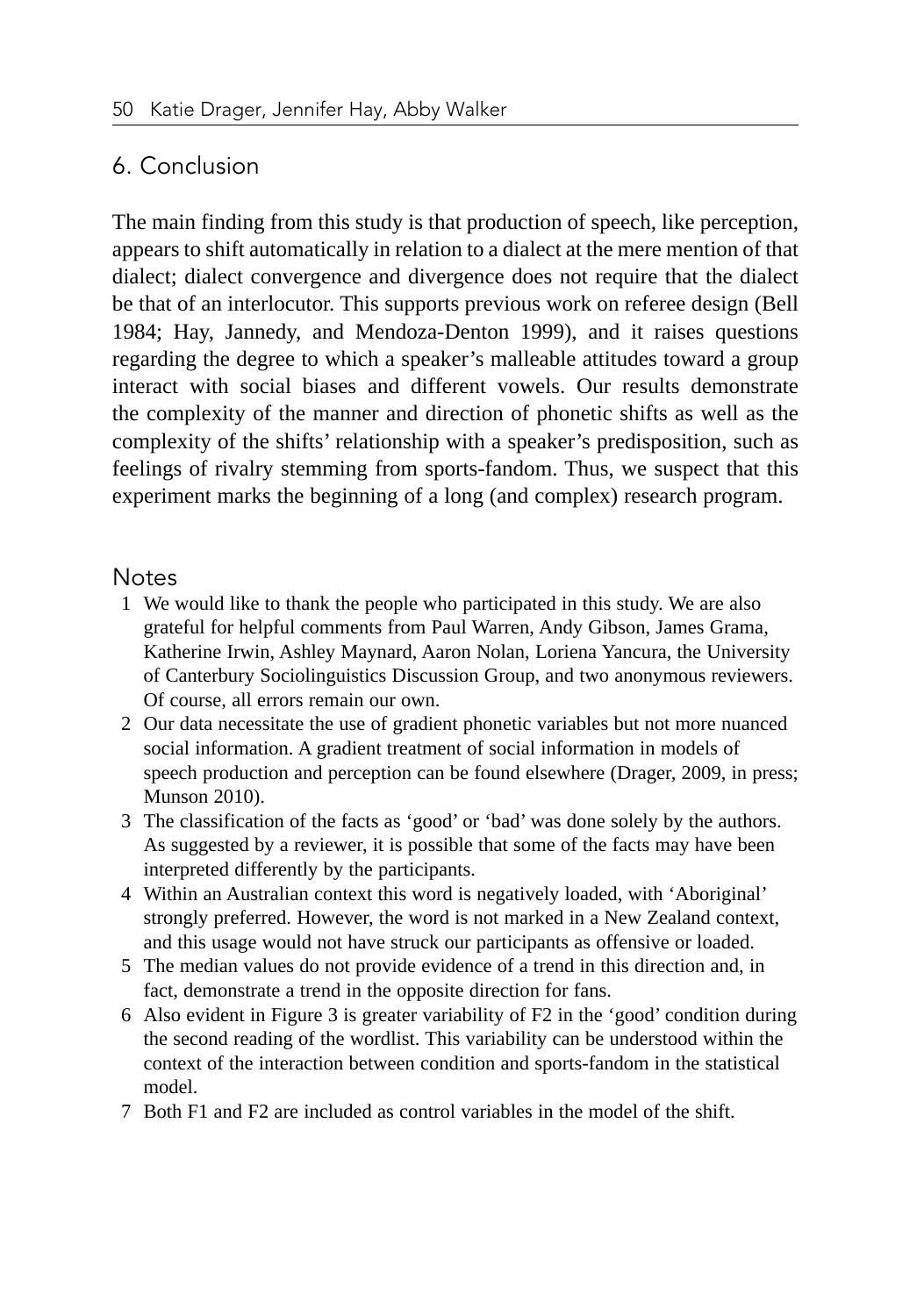References

- Adank, Patti, Roel Smits, and Roeland van Hout. 2004. 'A comparison of vowel normalization procedures for language variation research.' *Journal of the Acoustical Society of America* 116: 3099–3107.
- Babel, Molly. 2009. 'Phonetic and social selectivity in speech accommodation.' Unpublished PhD dissertation. Berkeley, U.S.: University of California, Berkeley.
- Babel, Molly. 2010. 'Dialect convergence and divergence in New Zealand English.' *Language in Society* 39(4): 437–456.
- Bell, Allan. 1984. 'Language style as audience design.' *Language in Society* 13(2): 145–204.
- Bell, Allan. 2001. 'Back in style: reworking audience design.' In Penelope Eckert and John R. Rickford (eds) *Style and Sociolinguistic Variation*. Cambridge: Cambridge University Press. 139–169.
- Bourhis, Richard and Howard Giles. 1977. 'The language of intergroup distinctiveness.' In Howard Giles (ed) *Language, Ethnicity and Intergroup Relations*. London: Academic Press. 119–135.
- Coney, Sandra. 1993. *Standing in the sunshine: A history of New Zealand women since they won the vote*. Auckland: Viking.
- Coupland, Nikolas. 2008. 'The delicate constitution of identity in face-to-face accommodation: A response to Trudgill.' *Language in Society* 37: 267–270.
- Coupland, Nikolas, Justine Coupland, Howard Giles, and Karen Henwood. 1988. 'Accommodating the elderly: Invoking and extending a theory.' *Language in Society* 17: 1–41.
- Cox, Felicity and Sallyanne Palethorpe. 2008. 'Reversal of short front vowel raising in Australian English.' Proceedings of Interspeech 2008. Brisbane. 342–345
- Crawford, Scott A. G. M. 1995. 'Rugby and the forging of national identity.' *Sport, Power and Society in New Zealand: Historical and contemporary perspectives*. Sydney: ASSH Studies in Sport History 11. 5–20.
- Davis, Peter, Gabrielle Jenkin, and Pat Coope. 2003. NZSEI-96: *An update and revision of the New Zealand Socioeconomic Index of Occupational Status*. Wellington: Statistics New Zealand.
- Drager, Katie. 2009. 'A sociophonetic ethnography of Selwyn Girls' High.' Unpublished PhD dissertation. Christchurch, N.Z.: University of Canterbury.
- Drager, Katie. in press. 'Speaker age and vowel perception.' To appear in *Language and Speech*.
- Eastman, Carol M. and Roberta F. Stein. 1993. 'Language display: authenticating claims to social identity.' *Journal of Multilingual and Multicultural Development*  14(3): 187–202.
- Garland, Ron, Terry Macpherson, and Kay Haughey. 2004. 'Rugby fan attraction factors.' *Marketing Bulletin* 15(3): 1–12.
- Giles, Howard. 1973. 'Accent Mobility: A model and some data.' *Anthropological Linguistics* 15: 87–105.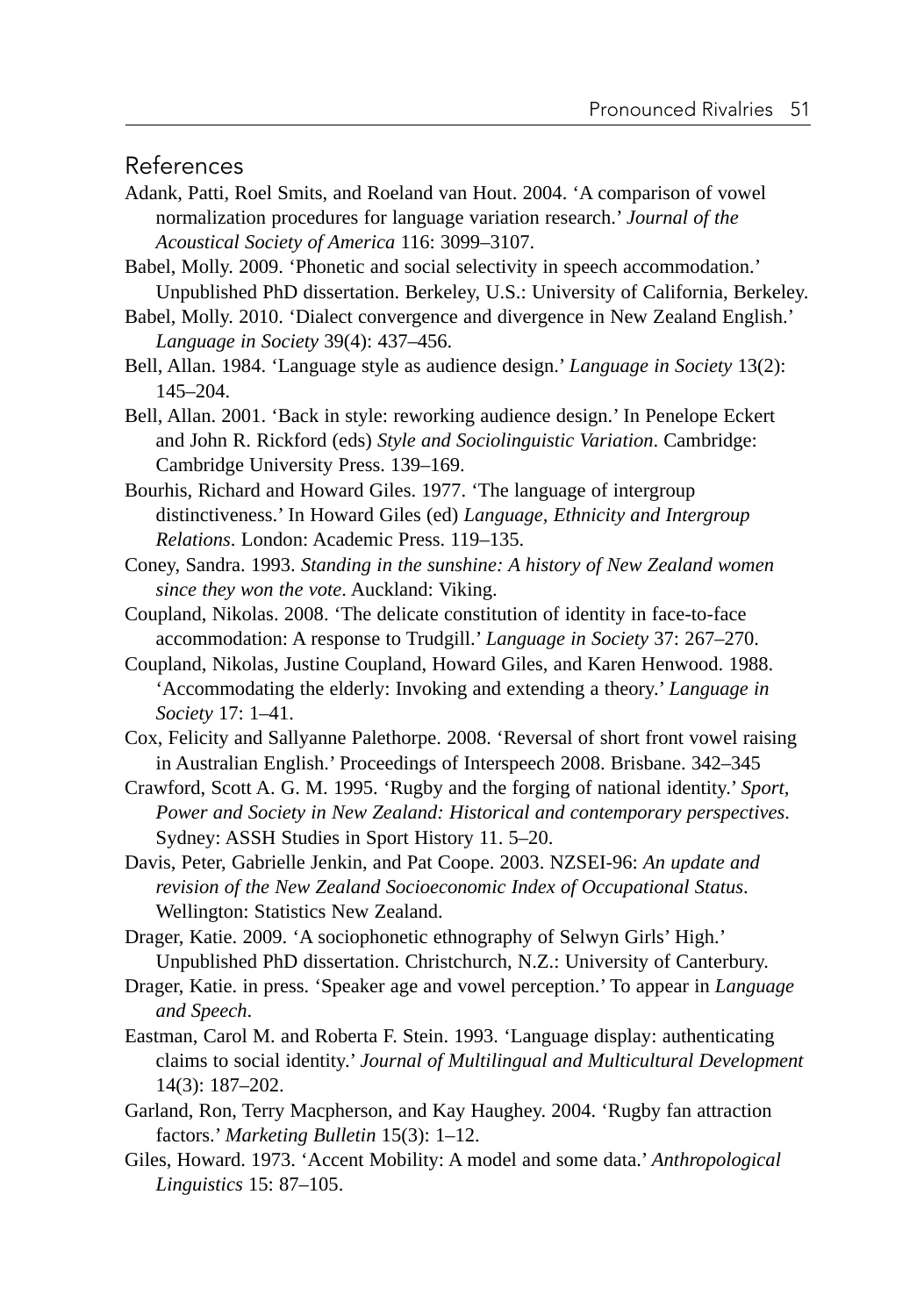- Giles, Howard, Nikolas Coupland, and Justine Coupland. 1991. 'Accommodation Theory: Communication, context, and consequence.' In Howard Giles, Justine Coupland, and Nikolas Coupland (eds) *Contexts of Accommodation: Developments in Applied Sociolinguistics*. Cambridge: Cambridge University Press. 1–68.
- Giles, Howard and Peter F. Powesland. 1975. *Speech Style and Social Evaluation*. London: Academic Press.
- Greenwald, Anthony G. and Mahzarin R. Banaji. 1995. 'Implicit social cognition: Attitudes, self-esteem, and stereotypes.' *Psychological Review* 102: 4–27.
- Hay Jennifer and Katie Drager. 2010. 'Stuffed toys and speech perception.' *Linguistics* 48: 865–892.
- Hay, Jennifer, Stefanie Jannedy, and Norma Mendoza-Denton. 1999. 'Oprah and /ay/: lexical frequency, referee design and style.' Proceedings of the 14th International Congress of Phonetic Sciences, San Francisco.
- Hay, Jennifer, Aaron Nolan, and Katie Drager. 2006. 'From fush to feesh: Exemplar priming in speech perception.' *The Linguistic Review* 23: 351–79.
- Hay, Jennifer, Abby Walker, and Katie Drager. under review. 'Divergence in speech perception.'
- Labov, William. 2001. *Principles of Linguistic Change: Social factors*. Oxford: Blackwell.
- Labov, William. 2006. 'A sociolinguistic perspective on sociophonetic research.' *Journal of Phonetics* 34: 500–515.
- Lahiri, Aditi and Henning Reetz. 2002. 'Underspecified recognition.' In Carlos Gussenhoven and Natasha Warner (eds) *Laboratory Phonology* 7. Berlin: Mouton. 637–676.
- Langstrof, Christian. 2006. 'Vowel change in New Zealand English: Patterns and implications.' Unpublished PhD dissertation. Christchurch, N.Z.: University of Canterbury.
- Lobanov, Boris M. 1971. 'Classification of Russian vowels spoken by different listeners.' *Journal of the Acoustical Society of America* 49: 606–08.
- Maclagan, Margaret A., Elizabeth Gordon, and Gillian Lewis. 1999. 'Women and sound change: conservative and innovative behaviour by the same speakers'. *Language Variation and Change* 11: 19–41.
- Munson, Benjamin. 2010. 'Levels of phonological abstraction and knowledge of socially motivated speech-sound variation: A review, a proposal, and a commentary on the papers by Clopper, Pierrehumbert, and Tamati, Drager, Foulkes, Mack, and Smith, Hall, and Munson'. *Laboratory Phonology* 1: 157–77.
- Nauright, John. 1995. 'Netball, media representation of women and crisis of male hegemony in New Zealand'. *Sport, Power and Society in New Zealand: Historical and contemporary perspectives*. Sydney: ASSH Studies in Sport History 11: 47–65.
- Norris, Dennis and James M. McQueen 2008. 'Shortlist B: a Bayesian model of continuous speech recognition.' *Psychological Review* 115(2): 257–395.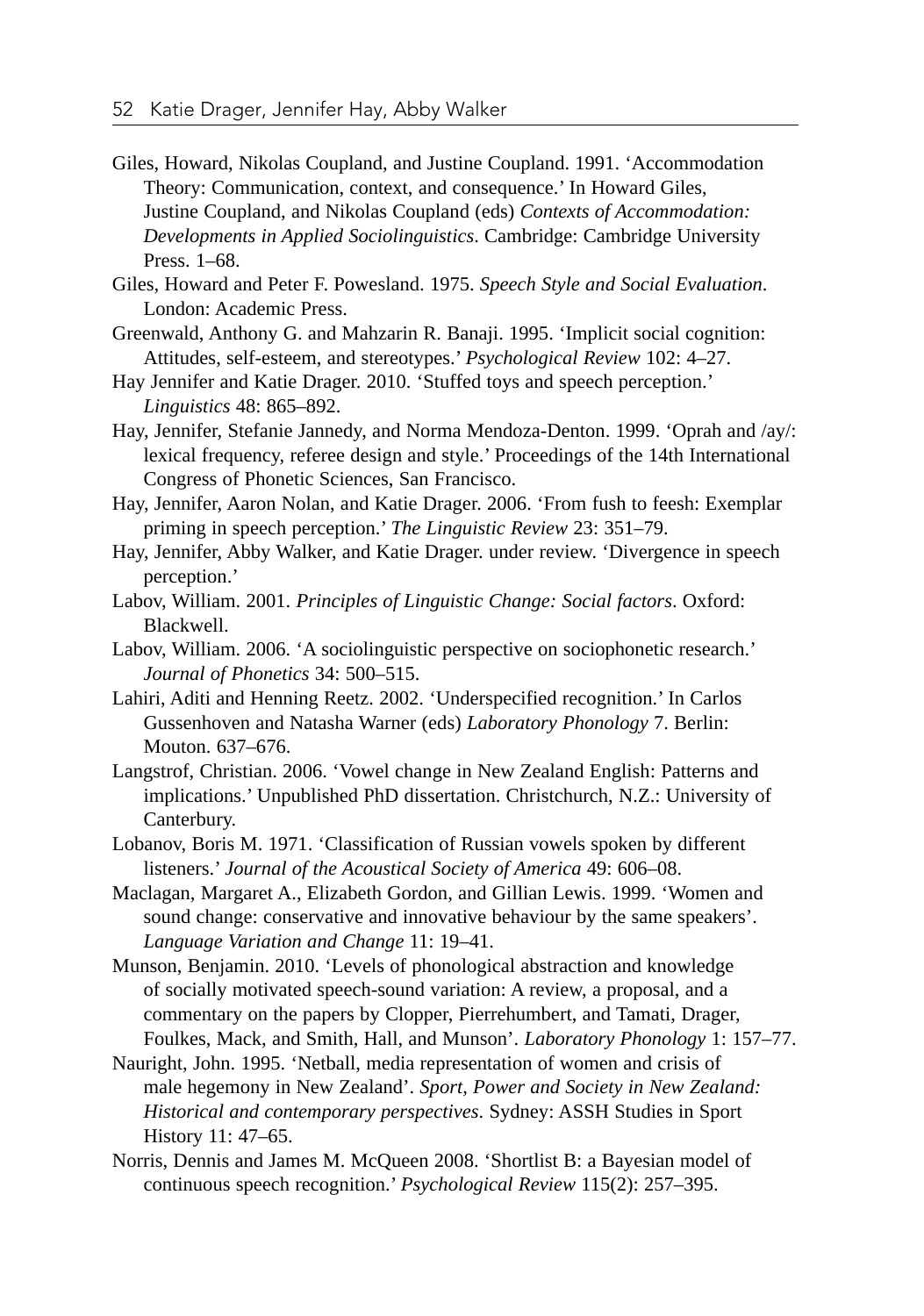One Sport. 2005. 'Top ten sporting rivalries'. http://tvnz.co.nz/content/600020/ 2422056/article.html

Phillips, Jock. 1996. 'The hard man: Rugby and the formation of male identity in New Zealand.' In John Nauright and Timothy J L Chandler (eds) *Making men: Rugby and masculine identity*. London: Routledge. 70–90.

Pierrehumbert, Janet. 2001. 'Exemplar dynamics: Word frequency, lenition and contrast.' In Joan Bybee and Paul Hopper (eds) *Frequency effects and emergent grammar*. Amsterdam: John Benjamins. 137–158.

Pierrehumbert, Janet. 2006. 'The next toolkit.' *Journal of Phonetics* 34: 516–530.

Schilling-Estes, Natalie. 2002. 'Investigating Stylistic Variation.' In Jack. K. Chambers, Peter Trudgill, and Natalie Schilling-Estes (eds) *The Handbook of Language Variation and Change*. Oxford: Blackwell Publishing. 376–401.

Smith, Adrian. 2004. 'Black against gold: New Zealand-Australia sporting rivalry in the modern era.' In Dilwyn Porter and Adrian Smith (eds) *Sport and National Identity in the Post-War World*. London/New York: Routledge. 168–193.

Snyder, Mark. 1981. 'On the self-perpetuating nature of social stereotypes.' In David L. Hamilton (ed) *Cognitive Processes in Stereotyping and Intergroup Behavior*. Hillsdale, New Jersey: Lawrence Erlbaum.

Thackerar, Jitendra N. and Howard Giles. 1981. 'They are – so they spoke: noncontent speech stereotypes.' *Language and Communication* 1(2/3): 255–261.

- Trudgill, Peter. 2008. 'Colonial dialect contact in the history of European languages: on the irrelevance of identity to new-dialect formation.' *Language in Society* 37: 241–280.
- Watson, Catherine, Jonathan Harrington, and Zoe Evans. 1998. 'An acoustic comparison between New Zealand, and Australian English vowels.' *Australian Journal of Linguistics* 18(2): 185–207.

Wells, John C., 1982. *Accents of English*. Cambridge: Cambridge University Press.

Yabar, Yanelia, Lucy Johnston, Lynden Miles, and Victoria Peace. 2006. 'Implicit behavioural mimicry: investigating the impact of group membership.' *Journal of Nonverbal Behavior* 30(3): 97–113.